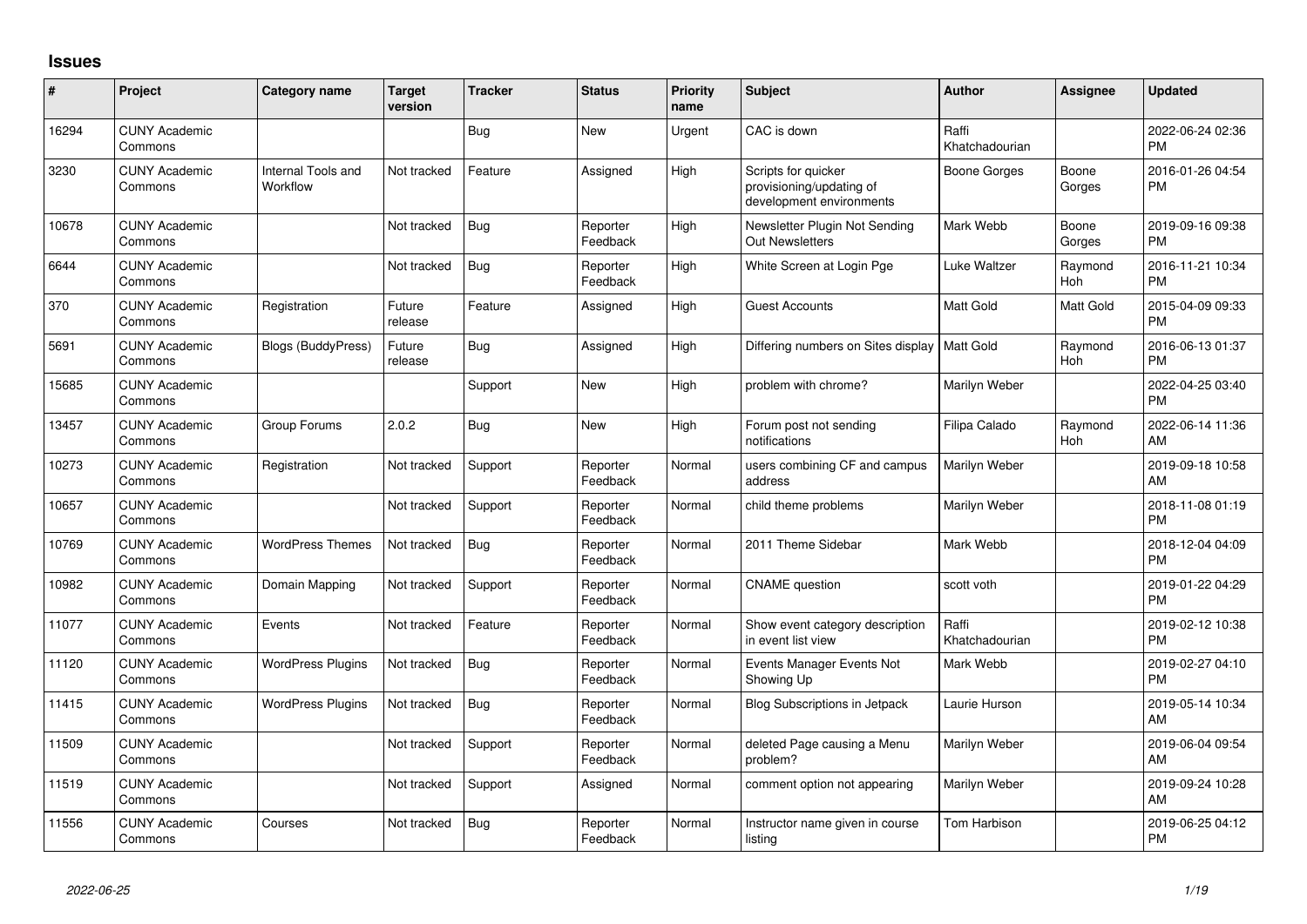| ∦     | Project                         | Category name             | <b>Target</b><br>version | <b>Tracker</b> | <b>Status</b>        | <b>Priority</b><br>name | <b>Subject</b>                                                                                | <b>Author</b> | <b>Assignee</b> | <b>Updated</b>                |
|-------|---------------------------------|---------------------------|--------------------------|----------------|----------------------|-------------------------|-----------------------------------------------------------------------------------------------|---------------|-----------------|-------------------------------|
| 11771 | <b>CUNY Academic</b><br>Commons |                           | Not tracked              | Support        | Reporter<br>Feedback | Normal                  | post displays in sections                                                                     | Marilyn Weber |                 | 2019-08-20 10:34<br>AM        |
| 11787 | <b>CUNY Academic</b><br>Commons |                           | Not tracked              | Support        | Reporter<br>Feedback | Normal                  | automated comments notifications<br>on ZenDesk                                                | Marilyn Weber |                 | 2019-08-26 06:18<br><b>PM</b> |
| 11848 | <b>CUNY Academic</b><br>Commons |                           | Not tracked              | Support        | Hold                 | Normal                  | a Dean of Faculty wants to share<br>a large file                                              | Marilyn Weber |                 | 2019-09-24 08:44<br>AM        |
| 12198 | <b>CUNY Academic</b><br>Commons |                           | Not tracked              | Bug            | Reporter<br>Feedback | Normal                  | Duplicate listing in My Sites                                                                 | Tom Harbison  |                 | 2019-12-09 05:50<br><b>PM</b> |
| 12328 | <b>CUNY Academic</b><br>Commons |                           | Not tracked              | Support        | <b>New</b>           | Normal                  | Sign up Code for Non-CUNY<br>Faculty                                                          | Laurie Hurson |                 | 2020-01-28 10:25<br>AM        |
| 12350 | <b>CUNY Academic</b><br>Commons | <b>Blogs (BuddyPress)</b> | Not tracked              | Support        | Reporter<br>Feedback | Normal                  | <b>URL</b> creation problem                                                                   | Marilyn Weber |                 | 2020-02-03 11:27<br>AM        |
| 12352 | <b>CUNY Academic</b><br>Commons |                           | Not tracked              | Support        | <b>New</b>           | Normal                  | 'posts list" page builder block<br>option                                                     | Marilyn Weber |                 | 2020-02-03 01:29<br><b>PM</b> |
| 12360 | <b>CUNY Academic</b><br>Commons | <b>WordPress Themes</b>   | Not tracked              | Bug            | Reporter<br>Feedback | Normal                  | site just says "DANTE We are<br>currently in maintenance mode,<br>please check back shortly." | Marilyn Weber |                 | 2020-02-04 12:13<br>PM        |
| 12436 | <b>CUNY Academic</b><br>Commons |                           | Not tracked              | <b>Bug</b>     | Assigned             | Normal                  | Nightly system downtime                                                                       | Boone Gorges  |                 | 2020-08-01 09:30<br>AM        |
| 13034 | <b>CUNY Academic</b><br>Commons |                           | Not tracked              | Support        | Reporter<br>Feedback | Normal                  | a site is asking people to join the<br>Commons to get a download                              | Marilyn Weber |                 | 2020-07-12 07:23<br>AM        |
| 13255 | <b>CUNY Academic</b><br>Commons |                           | Not tracked              | Support        | Reporter<br>Feedback | Normal                  | Accessibility problems                                                                        | Marilyn Weber |                 | 2020-09-01 05:48<br><b>PM</b> |
| 13975 | <b>CUNY Academic</b><br>Commons | Social Paper              | Not tracked              | Support        | Reporter<br>Feedback | Normal                  | can't approve comments on<br>Social Paper paper                                               | Marilyn Weber |                 | 2021-02-12 09:33<br>AM        |
| 14074 | <b>CUNY Academic</b><br>Commons | WordPress (misc)          | Not tracked              | Support        | Reporter<br>Feedback | Normal                  | page password protection<br>problem                                                           | Marilyn Weber |                 | 2021-03-02 11:03<br>AM        |
| 14398 | <b>CUNY Academic</b><br>Commons |                           | Not tracked              | Support        | Reporter<br>Feedback | Normal                  | Events plug-in notification<br>problem                                                        | Marilyn Weber |                 | 2021-05-11 11:21<br>AM        |
| 14538 | <b>CUNY Academic</b><br>Commons |                           | Not tracked              | Support        | Reporter<br>Feedback | Normal                  | <b>Weebly To Commons</b>                                                                      | Laurie Hurson |                 | 2021-09-14 10:47<br>AM        |
| 14629 | <b>CUNY Academic</b><br>Commons |                           | Not tracked              | <b>Bug</b>     | Reporter<br>Feedback | Normal                  | Possible Post Order Bug?                                                                      | Syelle Graves |                 | 2021-09-14 10:47<br>AM        |
| 14842 | <b>CUNY Academic</b><br>Commons |                           | Not tracked              | Support        | Reporter<br>Feedback | Normal                  | Question about widgets and block<br>editor                                                    | Gina Cherry   |                 | 2021-10-06 03:01<br><b>PM</b> |
| 14900 | <b>CUNY Academic</b><br>Commons |                           | Not tracked              | Support        | Reporter<br>Feedback | Normal                  | previous theme?                                                                               | Marilyn Weber |                 | 2021-10-25 10:31<br>AM        |
| 14911 | <b>CUNY Academic</b><br>Commons | <b>WordPress Themes</b>   | Not tracked              | Support        | <b>New</b>           | Normal                  | Twentytwentyone theme                                                                         | Marilyn Weber |                 | 2021-10-28 10:37<br>AM        |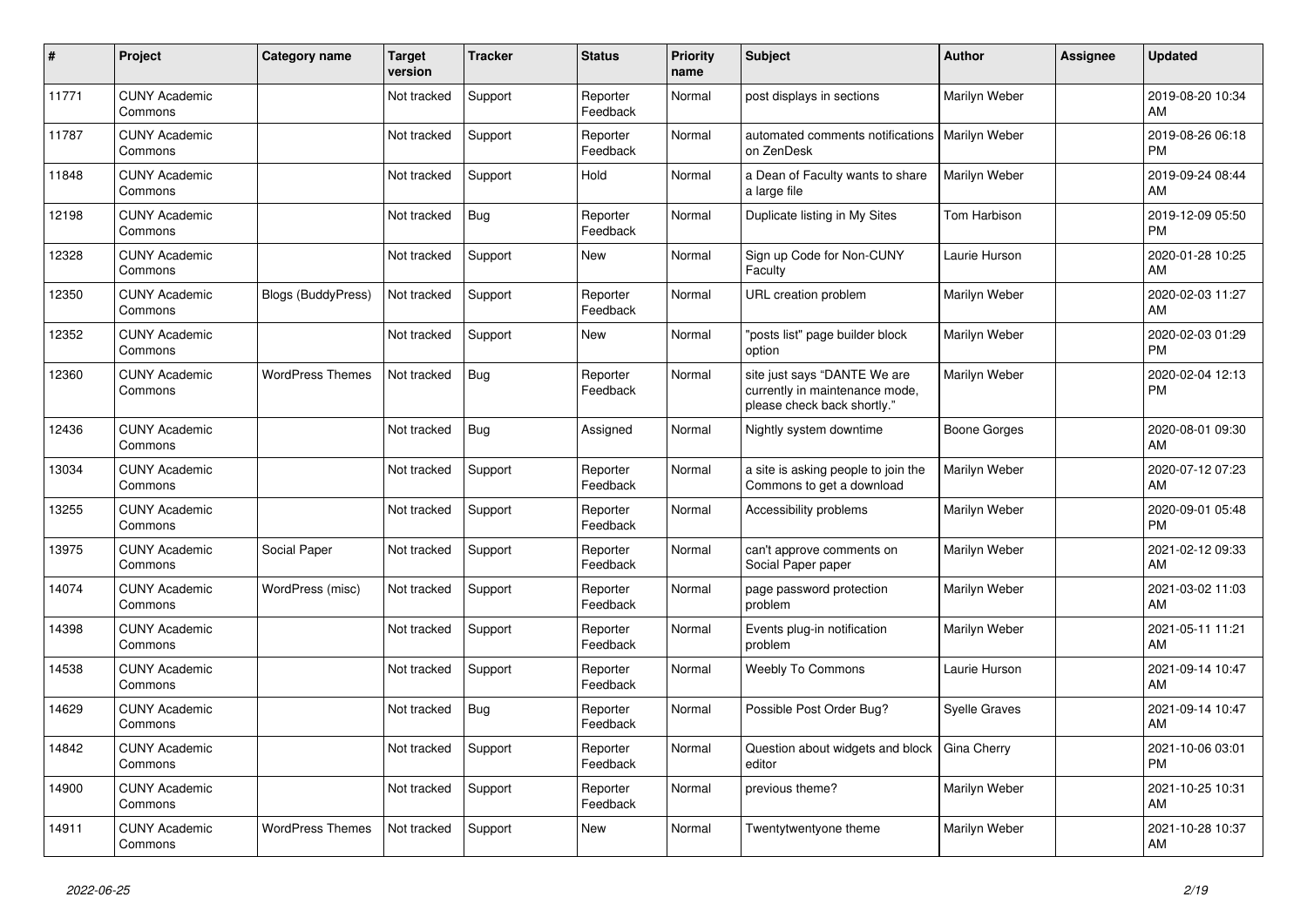| #     | Project                         | <b>Category name</b>       | Target<br>version | <b>Tracker</b> | <b>Status</b>        | <b>Priority</b><br>name | <b>Subject</b>                                                          | <b>Author</b>           | <b>Assignee</b> | <b>Updated</b>                |
|-------|---------------------------------|----------------------------|-------------------|----------------|----------------------|-------------------------|-------------------------------------------------------------------------|-------------------------|-----------------|-------------------------------|
| 15176 | <b>CUNY Academic</b><br>Commons |                            | Not tracked       | Support        | Reporter<br>Feedback | Normal                  | Archiving Q Writing & Old<br>Wordpress Sites on the Commons             | Laurie Hurson           |                 | 2022-02-08 10:28<br>AM        |
| 15816 | <b>CUNY Academic</b><br>Commons |                            | Not tracked       | Support        | New                  | Normal                  | slow loading at SPS                                                     | Marilyn Weber           |                 | 2022-04-05 01:26<br><b>PM</b> |
| 15923 | <b>CUNY Academic</b><br>Commons |                            | Not tracked       | Feature        | Reporter<br>Feedback | Normal                  | <b>Bellows Plugin Adjustments</b>                                       | Laurie Hurson           |                 | 2022-04-20 10:10<br>AM        |
| 9515  | <b>CUNY Academic</b><br>Commons | <b>WordPress Plugins</b>   | Not tracked       | Bug            | Reporter<br>Feedback | Normal                  | Text to Speech plugin - "More<br>Slowly" checkbox not working           | scott voth              | Boone<br>Gorges | 2018-06-13 02:26<br><b>PM</b> |
| 9941  | <b>CUNY Academic</b><br>Commons | Wiki                       | Not tracked       | Support        | Assigned             | Normal                  | Wiki functionality                                                      | <b>Matt Gold</b>        | Boone<br>Gorges | 2018-06-26 10:57<br>AM        |
| 9979  | <b>CUNY Academic</b><br>Commons | <b>Email Notifications</b> | Not tracked       | Bug            | Reporter<br>Feedback | Normal                  | Reports of slow email activation<br>emails                              | <b>Matt Gold</b>        | Boone<br>Gorges | 2018-08-29 09:40<br><b>PM</b> |
| 10040 | <b>CUNY Academic</b><br>Commons | WordPress (misc)           | Not tracked       | <b>Bug</b>     | Reporter<br>Feedback | Normal                  | User doesn't see full list of themes   Matt Gold                        |                         | Boone<br>Gorges | 2018-07-25 10:12<br>AM        |
| 10794 | <b>CUNY Academic</b><br>Commons | Performance                | Not tracked       | <b>Bug</b>     | <b>New</b>           | Normal                  | Memcached connection<br>occasionally breaks                             | Boone Gorges            | Boone<br>Gorges | 2018-12-06 03:30<br><b>PM</b> |
| 11386 | <b>CUNY Academic</b><br>Commons | WordPress - Media          | Not tracked       | Support        | Reporter<br>Feedback | Normal                  | disappearing images                                                     | scott voth              | Boone<br>Gorges | 2019-05-14 10:32<br>AM        |
| 11449 | <b>CUNY Academic</b><br>Commons | WordPress - Media          | Not tracked       | Support        | Reporter<br>Feedback | Normal                  | Cloning Media Library for JITP<br>from Staging to Production Site       | Patrick DeDauw          | Boone<br>Gorges | 2019-05-13 12:00<br><b>PM</b> |
| 12438 | <b>CUNY Academic</b><br>Commons | Courses                    | Not tracked       | <b>Bug</b>     | New                  | Normal                  | Site appearing twice                                                    | Laurie Hurson           | Boone<br>Gorges | 2020-02-18 01:34<br><b>PM</b> |
| 12911 | <b>CUNY Academic</b><br>Commons |                            | Not tracked       | Feature        | New                  | Normal                  | Block access to xmlrpc.php based<br>on User-Agent                       | <b>Boone Gorges</b>     | Boone<br>Gorges | 2020-06-09 05:12<br><b>PM</b> |
| 13949 | <b>CUNY Academic</b><br>Commons |                            | Not tracked       | <b>Bug</b>     | <b>New</b>           | Normal                  | Continued debugging of runaway<br>MySQL connections                     | <b>Matt Gold</b>        | Boone<br>Gorges | 2021-09-14 10:42<br>AM        |
| 14483 | <b>CUNY Academic</b><br>Commons | WordPress - Media          | Not tracked       | Bug            | Reporter<br>Feedback | Normal                  | Wordpress PDF Embed Stopped<br>Working after JITP Media Clone           | Patrick DeDauw          | Boone<br>Gorges | 2021-05-20 01:51<br><b>PM</b> |
| 14504 | <b>CUNY Academic</b><br>Commons |                            | Not tracked       | Publicity      | Reporter<br>Feedback | Normal                  | Adding showcases to home page<br>menu                                   | Laurie Hurson           | Boone<br>Gorges | 2022-01-19 03:26<br><b>PM</b> |
| 15210 | <b>CUNY Academic</b><br>Commons | Analytics                  | Not tracked       | Design/UX      | <b>New</b>           | Normal                  | Google Analytics improvements                                           | Colin McDonald          | Boone<br>Gorges | 2022-05-24 10:47<br>AM        |
| 15242 | <b>CUNY Academic</b><br>Commons | Performance                | Not tracked       | Bug            | Reporter<br>Feedback | Normal                  | Slugist site                                                            | Raffi<br>Khatchadourian | Boone<br>Gorges | 2022-02-07 11:14<br>AM        |
| 8666  | <b>CUNY Academic</b><br>Commons | Teaching                   | Not tracked       | Documentation  | Assigned             | Normal                  | Create Teaching on the<br>Commons Resource Page                         | Matt Gold               | Laurie Hurson   | 2019-09-23 03:16<br><b>PM</b> |
| 11517 | <b>CUNY Academic</b><br>Commons |                            | Not tracked       | Feature        | Assigned             | Normal                  | wp-accessibility plugin should not<br>strip 'target=" blank" by default | Boone Gorges            | Laurie Hurson   | 2019-09-24 09:57<br>AM        |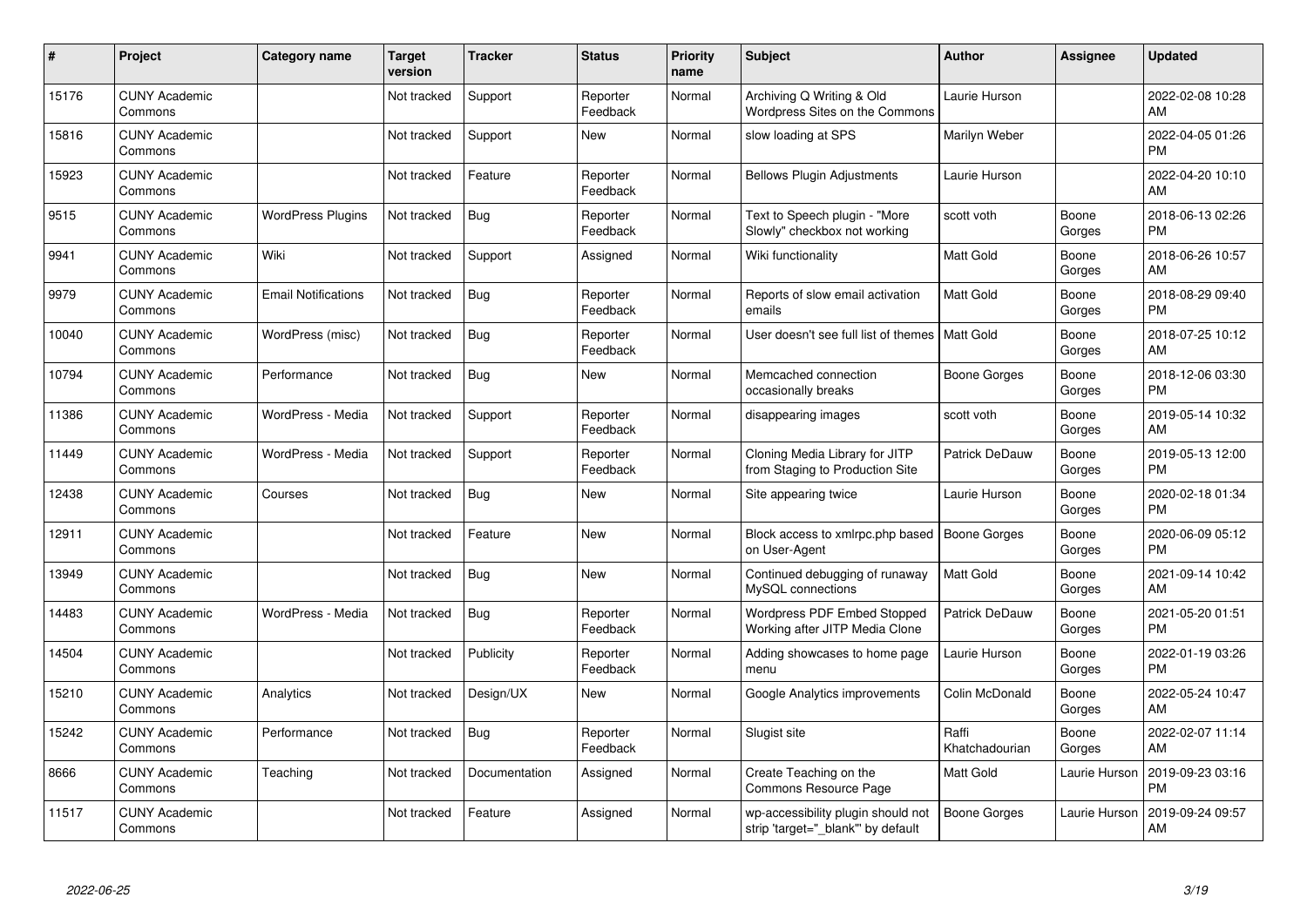| #     | Project                         | <b>Category name</b>     | <b>Target</b><br>version | <b>Tracker</b> | <b>Status</b>        | <b>Priority</b><br>name | <b>Subject</b>                                                                        | <b>Author</b>           | Assignee           | <b>Updated</b>                |
|-------|---------------------------------|--------------------------|--------------------------|----------------|----------------------|-------------------------|---------------------------------------------------------------------------------------|-------------------------|--------------------|-------------------------------|
| 11879 | <b>CUNY Academic</b><br>Commons |                          | Not tracked              | <b>Bug</b>     | New                  | Normal                  | Hypothesis comments appearing<br>on multiple, different pdfs across<br>blogs          | Laurie Hurson           | Laurie Hurson      | 2019-09-19 02:39<br>PM        |
| 14475 | <b>CUNY Academic</b><br>Commons |                          | Not tracked              | Publicity      | <b>New</b>           | Normal                  | OER Showcase Page                                                                     | Laurie Hurson           | Laurie Hurson      | 2021-09-14 10:46<br>AM        |
| 2666  | <b>CUNY Academic</b><br>Commons | About page               | Not tracked              | Documentation  | Assigned             | Normal                  | <b>Update About Text</b>                                                              | Chris Stein             | Luke Waltzer       | 2016-03-04 11:19<br>AM        |
| 6298  | <b>CUNY Academic</b><br>Commons | User Experience          | Not tracked              | Design/UX      | Assigned             | Normal                  | Examine data from survey                                                              | Matt Gold               | Margaret<br>Galvan | 2016-10-14 12:16<br><b>PM</b> |
| 7828  | <b>CUNY Academic</b><br>Commons |                          | Not tracked              | Feature        | Assigned             | Normal                  | Theme Assessment 2017                                                                 | Margaret Galvan         | Margaret<br>Galvan | 2017-05-02 10:41<br><b>PM</b> |
| 12392 | <b>CUNY Academic</b><br>Commons | Help/Codex               | Not tracked              | Documentation  | New                  | Normal                  | <b>Updates to Common Commons</b><br>Questions on Help Page                            | scott voth              | Margaret<br>Galvan | 2020-02-11 10:53<br>AM        |
| 8837  | <b>CUNY Academic</b><br>Commons |                          | Not tracked              | Feature        | Assigned             | Normal                  | Create a form to request info from<br>people requesting premium<br>themes and plugins | <b>Matt Gold</b>        | Marilyn<br>Weber   | 2017-11-14 03:35<br><b>PM</b> |
| 9420  | <b>CUNY Academic</b><br>Commons | cuny.is                  | Not tracked              | Feature        | New                  | Normal                  | Request for http://cuny.is/streams                                                    | Raffi<br>Khatchadourian | Marilyn<br>Weber   | 2018-04-02 10:08<br>AM        |
| 12382 | <b>CUNY Academic</b><br>Commons | Membership               | Not tracked              | Support        | <b>New</b>           | Normal                  | Email request change                                                                  | Marilyn Weber           | Marilyn<br>Weber   | 2020-02-06 12:56<br><b>PM</b> |
| 2175  | <b>CUNY Academic</b><br>Commons | WordPress (misc)         | Not tracked              | Support        | Assigned             | Normal                  | Subscibe 2 vs. Jetpack<br>subscription options                                        | local admin             | Matt Gold          | 2016-01-26 04:58<br><b>PM</b> |
| 3657  | <b>CUNY Academic</b><br>Commons | WordPress (misc)         | Not tracked              | Feature        | New                  | Normal                  | Create alert for GC email<br>addresses                                                | Matt Gold               | Matt Gold          | 2016-04-14 11:29<br><b>PM</b> |
| 4972  | <b>CUNY Academic</b><br>Commons | Analytics                | Not tracked              | <b>Bug</b>     | New                  | Normal                  | <b>Newsletter Analytics</b>                                                           | Stephen Real            | Matt Gold          | 2015-12-09 12:54<br><b>PM</b> |
| 8607  | <b>CUNY Academic</b><br>Commons |                          | Not tracked              | Support        | <b>New</b>           | Normal                  | Paypal?                                                                               | Marilyn Weber           | Matt Gold          | 2018-05-15 01:37<br><b>PM</b> |
| 8898  | <b>CUNY Academic</b><br>Commons | Social Paper             | Not tracked              | Feature        | Assigned             | Normal                  | Usage data on docs and social<br>paper                                                | <b>Matt Gold</b>        | Matt Gold          | 2017-11-16 11:32<br>AM        |
| 9015  | <b>CUNY Academic</b><br>Commons | Groups (misc)            | Not tracked              | Outreach       | Assigned             | Normal                  | Email group admins the email<br>addresses of their groups                             | Matt Gold               | Matt Gold          | 2018-01-02 09:54<br>AM        |
| 10839 | <b>CUNY Academic</b><br>Commons | About page               | Not tracked              | Support        | New                  | Normal                  | <b>Mission Statement Needs</b><br>Revision                                            | scott voth              | Matt Gold          | 2018-12-26 10:58<br>AM        |
| 11493 | <b>CUNY Academic</b><br>Commons | Domain Mapping           | Not tracked              | Support        | Reporter<br>Feedback | Normal                  | Domain Mapping Request - Talia<br>Schaffer                                            | scott voth              | Matt Gold          | 2019-08-06 08:39<br>AM        |
| 11545 | <b>CUNY Academic</b><br>Commons | <b>WordPress Plugins</b> | Not tracked              | Support        | New                  | Normal                  | Twitter searches in WordPress                                                         | Gina Cherry             | Matt Gold          | 2019-09-23 01:03<br>PM        |
| 12484 | <b>CUNY Academic</b><br>Commons |                          | Not tracked              | Support        | Reporter<br>Feedback | Normal                  | Sign up Code for COIL Course<br>starting in March                                     | Laurie Hurson           | Matt Gold          | 2020-03-02 02:26<br>PM        |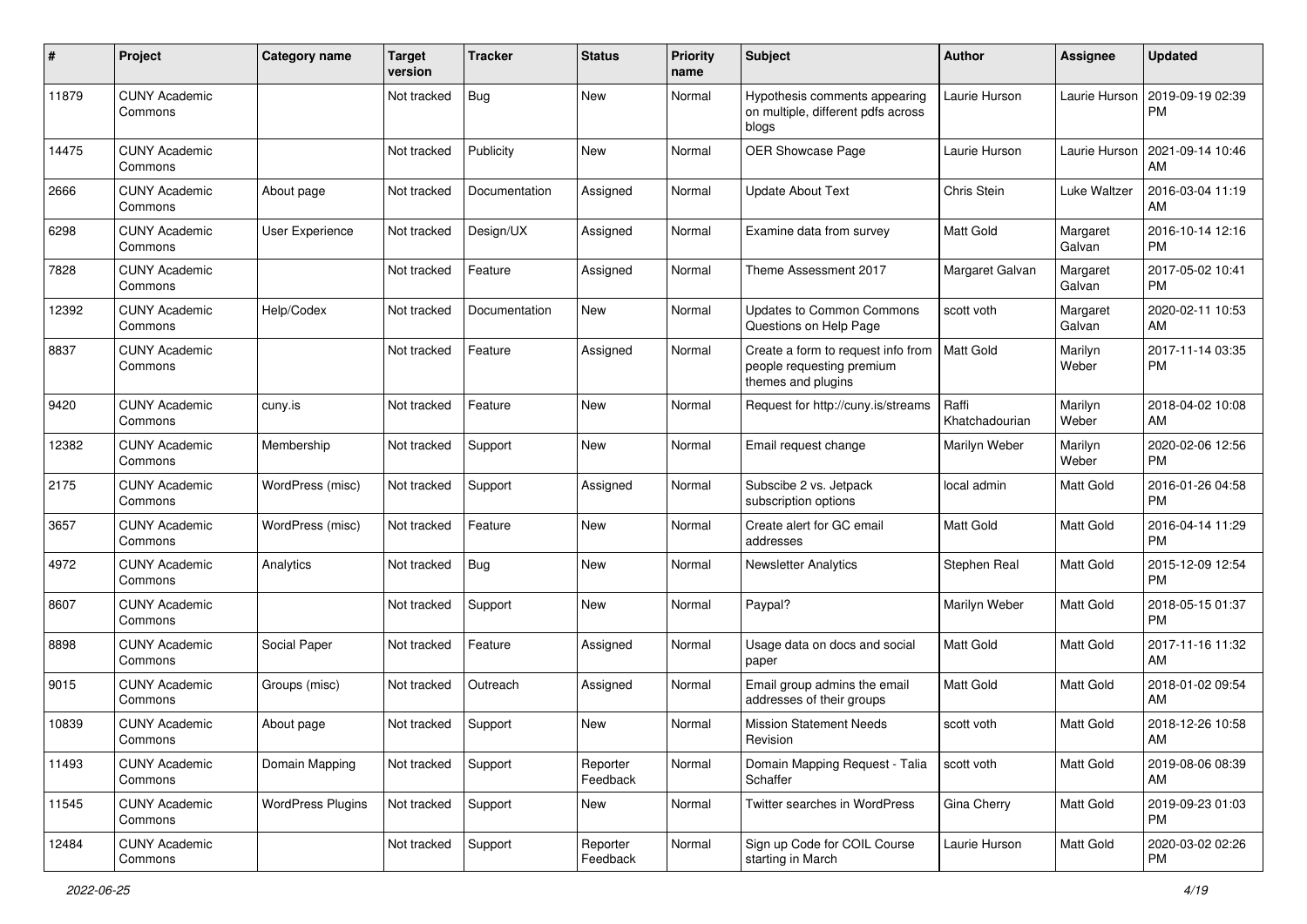| #     | Project                         | <b>Category name</b>     | <b>Target</b><br>version | <b>Tracker</b> | <b>Status</b>        | <b>Priority</b><br>name | <b>Subject</b>                                                                       | <b>Author</b>    | <b>Assignee</b>       | <b>Updated</b>                |
|-------|---------------------------------|--------------------------|--------------------------|----------------|----------------------|-------------------------|--------------------------------------------------------------------------------------|------------------|-----------------------|-------------------------------|
| 8902  | <b>CUNY Academic</b><br>Commons | Design                   | Not tracked              | Feature        | Assigned             | Normal                  | Report back on research on<br><b>BuddyPress themes</b>                               | Matt Gold        | <b>Michael Smith</b>  | 2017-11-10 12:31<br><b>PM</b> |
| 11393 | <b>CUNY Academic</b><br>Commons |                          | Not tracked              | Publicity      | New                  | Normal                  | After 1.15 release, ceate a hero<br>slide and post about adding a site<br>to a group | scott voth       | Patrick<br>Sweeney    | 2019-05-14 10:32<br>AM        |
| 3369  | <b>CUNY Academic</b><br>Commons | Reply By Email           | Not tracked              | Outreach       | Hold                 | Normal                  | Release reply by email to WP<br>plugin directory                                     | Matt Gold        | Raymond<br>Hoh        | 2016-03-01 12:46<br><b>PM</b> |
| 6671  | <b>CUNY Academic</b><br>Commons | Reply By Email           | Not tracked              | <b>Bug</b>     | Assigned             | Normal                  | "Post too often" RBE error<br>message                                                | Matt Gold        | Raymond<br><b>Hoh</b> | 2016-11-11 09:55<br>AM        |
| 6995  | <b>CUNY Academic</b><br>Commons | Home Page                | Not tracked              | <b>Bug</b>     | Assigned             | Normal                  | member filter on homepage not<br>workina                                             | Matt Gold        | Raymond<br>Hoh        | 2016-12-11 09:46<br><b>PM</b> |
| 7928  | <b>CUNY Academic</b><br>Commons | Group Forums             | Not tracked              | Bug            | <b>New</b>           | Normal                  | Duplicate Forum post                                                                 | Luke Waltzer     | Raymond<br>Hoh        | 2017-04-11 09:27<br><b>PM</b> |
| 8976  | <b>CUNY Academic</b><br>Commons | Reply By Email           | Not tracked              | Feature        | Assigned             | Normal                  | Package RBE new topics<br>posting?                                                   | Matt Gold        | Raymond<br>Hoh        | 2017-12-04 02:34<br><b>PM</b> |
| 8991  | <b>CUNY Academic</b><br>Commons | Reply By Email           | Not tracked              | <b>Bug</b>     | Hold                 | Normal                  | RBE duplicate email message<br>issue                                                 | Matt Gold        | Raymond<br><b>Hoh</b> | 2018-02-18 08:53<br><b>PM</b> |
| 9060  | <b>CUNY Academic</b><br>Commons | Commons In A Box         | Not tracked              | <b>Bug</b>     | Hold                 | Normal                  | Problems with CBox image library<br>upload                                           | Lisa Rhody       | Raymond<br><b>Hoh</b> | 2018-01-10 03:26<br><b>PM</b> |
| 9346  | <b>CUNY Academic</b><br>Commons | WordPress (misc)         | Not tracked              | Bug            | <b>New</b>           | Normal                  | Clone cetls.bmcc.cuny.edu for<br>development                                         | Owen Roberts     | Raymond<br>Hoh        | 2018-03-06 05:35<br><b>PM</b> |
| 9729  | <b>CUNY Academic</b><br>Commons | <b>SEO</b>               | Not tracked              | Support        | New                  | Normal                  | 503 Errors showing on<br>newlaborforum.cuny.edu                                      | Diane Krauthamer | Raymond<br><b>Hoh</b> | 2018-05-22 04:48<br><b>PM</b> |
| 10262 | <b>CUNY Academic</b><br>Commons |                          | Not tracked              | <b>Bug</b>     | Reporter<br>Feedback | Normal                  | Newsletter Plugin: Broken Image<br>at Bottom of All Newsletters                      | Mark Webb        | Raymond<br>Hoh        | 2018-08-30 05:17<br><b>PM</b> |
| 11149 | <b>CUNY Academic</b><br>Commons |                          | Not tracked              | Support        | Reporter<br>Feedback | Normal                  | comments getting blocked                                                             | Marilyn Weber    | Raymond<br>Hoh        | 2019-03-26 11:40<br>AM        |
| 11624 | <b>CUNY Academic</b><br>Commons | WordPress (misc)         | Not tracked              | Support        | <b>New</b>           | Normal                  | Change pages into posts or swap<br>database for a Commons site?                      | Stephen Klein    | Raymond<br>Hoh        | 2019-07-09 11:04<br>AM        |
| 12004 | <b>CUNY Academic</b><br>Commons |                          | Not tracked              | Support        | Reporter<br>Feedback | Normal                  | Notifications for spam blog<br>comments                                              | Gina Cherry      | Raymond<br><b>Hoh</b> | 2019-11-01 12:05<br><b>PM</b> |
| 12741 | <b>CUNY Academic</b><br>Commons | <b>WordPress Plugins</b> | Not tracked              | Support        | Reporter<br>Feedback | Normal                  | Tableau Public Viz Block                                                             | Marilyn Weber    | Raymond<br>Hoh        | 2020-05-12 11:00<br>AM        |
| 13286 | <b>CUNY Academic</b><br>Commons |                          | Not tracked              | Support        | <b>New</b>           | Normal                  | problem connecting with<br>WordPress app                                             | Marilyn Weber    | Raymond<br>Hoh        | 2020-09-08 11:16<br>AM        |
| 13328 | <b>CUNY Academic</b><br>Commons | Group Forums             | Not tracked              | <b>Bug</b>     | Reporter<br>Feedback | Normal                  | cross-posting in two related<br>groups                                               | Marilyn Weber    | Raymond<br>Hoh        | 2020-09-15 10:39<br><b>PM</b> |
| 13430 | <b>CUNY Academic</b><br>Commons | Reply By Email           | Not tracked              | <b>Bug</b>     | <b>New</b>           | Normal                  | Delay in RBE                                                                         | Luke Waltzer     | Raymond<br>Hoh        | 2020-10-13 11:16<br>AM        |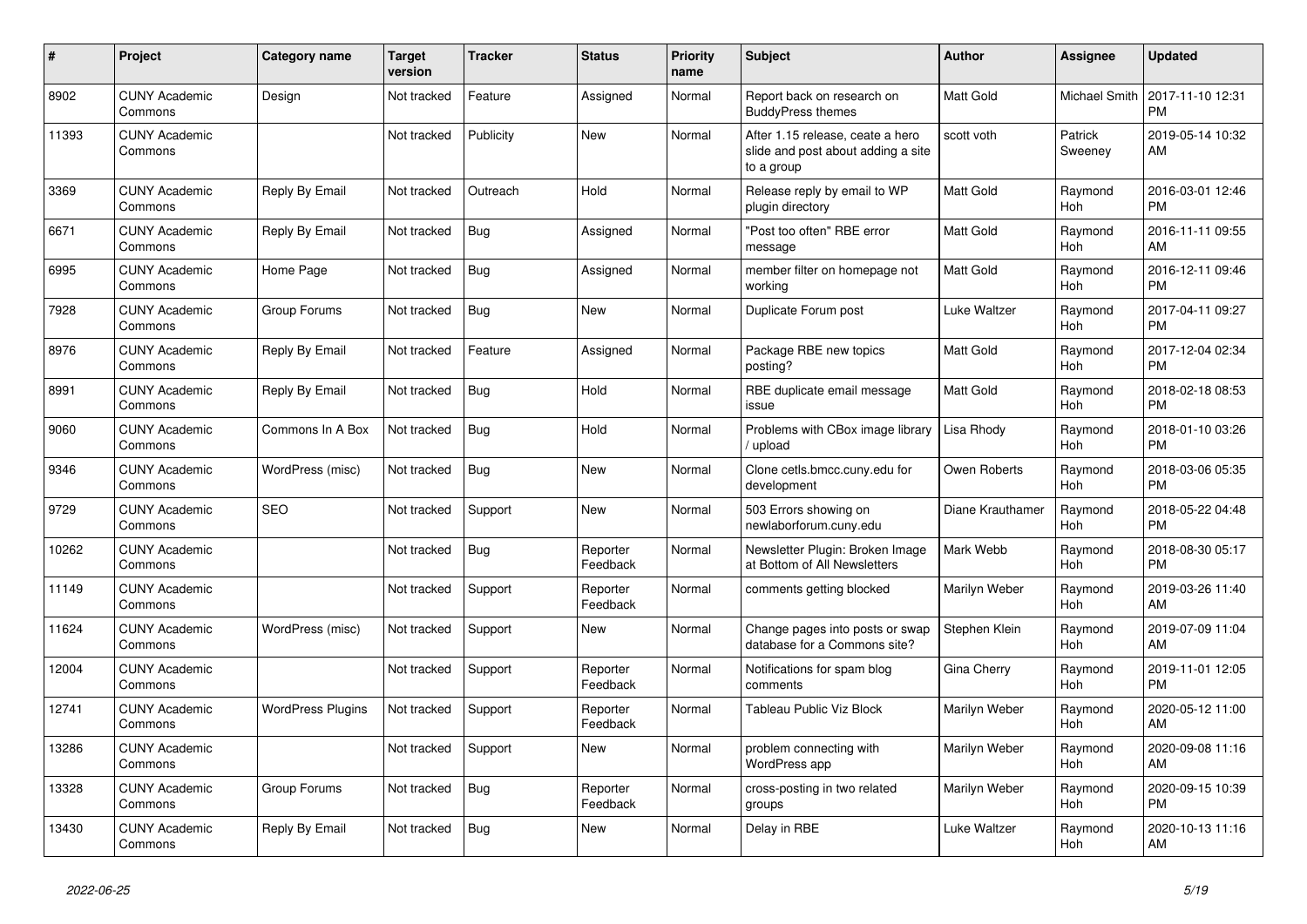| #     | <b>Project</b>                  | <b>Category name</b> | <b>Target</b><br>version | <b>Tracker</b> | <b>Status</b>        | <b>Priority</b><br>name | <b>Subject</b>                                                                                                                               | Author                 | <b>Assignee</b>     | <b>Updated</b>                |
|-------|---------------------------------|----------------------|--------------------------|----------------|----------------------|-------------------------|----------------------------------------------------------------------------------------------------------------------------------------------|------------------------|---------------------|-------------------------------|
| 14983 | <b>CUNY Academic</b><br>Commons | WordPress (misc)     | Not tracked              | Support        | Reporter<br>Feedback | Normal                  | "Read More" tag not working                                                                                                                  | Rebecca Krisel         | Raymond<br>Hoh      | 2021-11-23 01:17<br><b>PM</b> |
| 14994 | <b>CUNY Academic</b><br>Commons | cdev.gc.cuny.edu     | Not tracked              | Support        | In Progress          | Normal                  | Clear Cache on CDEV                                                                                                                          | scott voth             | Raymond<br>Hoh      | 2021-12-07 03:51<br><b>PM</b> |
| 4027  | <b>CUNY Academic</b><br>Commons | Commons In A Box     | Not tracked              | Design/UX      | Assigned             | Normal                  | Usability review of CBOX update<br>procedures                                                                                                | Matt Gold              | Samantha<br>Raddatz | 2015-05-11 06:36<br><b>PM</b> |
| 4235  | <b>CUNY Academic</b><br>Commons |                      | Not tracked              | Design/UX      | Assigned             | Normal                  | Explore user experience around<br>comments on forum topics vs<br>docs                                                                        | Matt Gold              | Samantha<br>Raddatz | 2015-07-21 10:23<br>AM        |
| 4986  | <b>CUNY Academic</b><br>Commons | ZenDesk              | Not tracked              | Support        | Assigned             | Normal                  | Prepare documentation for<br>Zendesk re web widget                                                                                           | Matt Gold              | Samantha<br>Raddatz | 2016-02-25 03:09<br><b>PM</b> |
| 5298  | <b>CUNY Academic</b><br>Commons |                      | Not tracked              | Publicity      | New                  | Normal                  | Survey Pop-Up Text                                                                                                                           | Samantha Raddatz       | Samantha<br>Raddatz | 2016-03-22 12:27<br><b>PM</b> |
| 5317  | <b>CUNY Academic</b><br>Commons | Group Blogs          | Not tracked              | Bug            | Reporter<br>Feedback | Normal                  | Notifications of New Post Didn't<br>Come                                                                                                     | Luke Waltzer           | Samantha<br>Raddatz | 2016-03-21 10:41<br><b>PM</b> |
| 2612  | <b>CUNY Academic</b><br>Commons |                      | Not tracked              | Publicity      | Assigned             | Normal                  | Pinterest site for the Commons                                                                                                               | local admin            | Sarah<br>Morgano    | 2016-03-04 11:19<br>AM        |
| 636   | <b>CUNY Academic</b><br>Commons | WordPress (misc)     | Not tracked              | Support        | Assigned             | Normal                  | Create Lynda.com-like Table of<br><b>Contents for Prospective Tutorial</b><br><b>Screencasts</b>                                             | Matt Gold              | scott voth          | 2016-02-23 03:12<br><b>PM</b> |
| 3524  | <b>CUNY Academic</b><br>Commons | Documentation        | Not tracked              | Documentation  | Assigned             | Normal                  | Post describing all you can do<br>when starting up a new<br>blog/group                                                                       | Matt Gold              | scott voth          | 2014-10-04 12:56<br><b>PM</b> |
| 3565  | <b>CUNY Academic</b><br>Commons | My Commons           | Not tracked              | Documentation  | <b>New</b>           | Normal                  | Load Newest inconsistencies                                                                                                                  | Chris Stein            | scott voth          | 2015-11-09 01:16<br><b>PM</b> |
| 6115  | <b>CUNY Academic</b><br>Commons | Publicity            | Not tracked              | Feature        | Assigned             | Normal                  | create digital signage for GC                                                                                                                | Matt Gold              | scott voth          | 2016-10-11 10:09<br><b>PM</b> |
| 9908  | <b>CUNY Academic</b><br>Commons |                      | Not tracked              | Feature        | New                  | Normal                  | Is it possible to send email<br>updates to users (or an email<br>address not on the list) for only a<br>single page AFTER being<br>prompted? | <b>Michael Shields</b> | scott voth          | 2018-06-11 01:34<br><b>PM</b> |
| 11883 | <b>CUNY Academic</b><br>Commons | Help/Codex           | Not tracked              | Support        | <b>New</b>           | Normal                  | Need Embedding Help Page<br>Update (Tableau)                                                                                                 | Anthony Wheeler        | scott voth          | 2019-09-24 08:49<br>AM        |
| 12247 | <b>CUNY Academic</b><br>Commons | Publicity            | Not tracked              | Support        | <b>New</b>           | Normal                  | Screenshot of First Commons<br>Homepage                                                                                                      | scott voth             | scott voth          | 2020-01-14 12:08<br><b>PM</b> |
| 14394 | <b>CUNY Academic</b><br>Commons |                      | Not tracked              | Feature        | <b>New</b>           | Normal                  | Commons News Site - redesign                                                                                                                 | scott voth             | scott voth          | 2021-09-14 10:46<br>AM        |
| 4070  | <b>CUNY Academic</b><br>Commons | Analytics            | Not tracked              | Support        | Assigned             | Normal                  | Request for JITP site analytics                                                                                                              | Matt Gold              | Seth Persons        | 2016-02-23 03:09<br><b>PM</b> |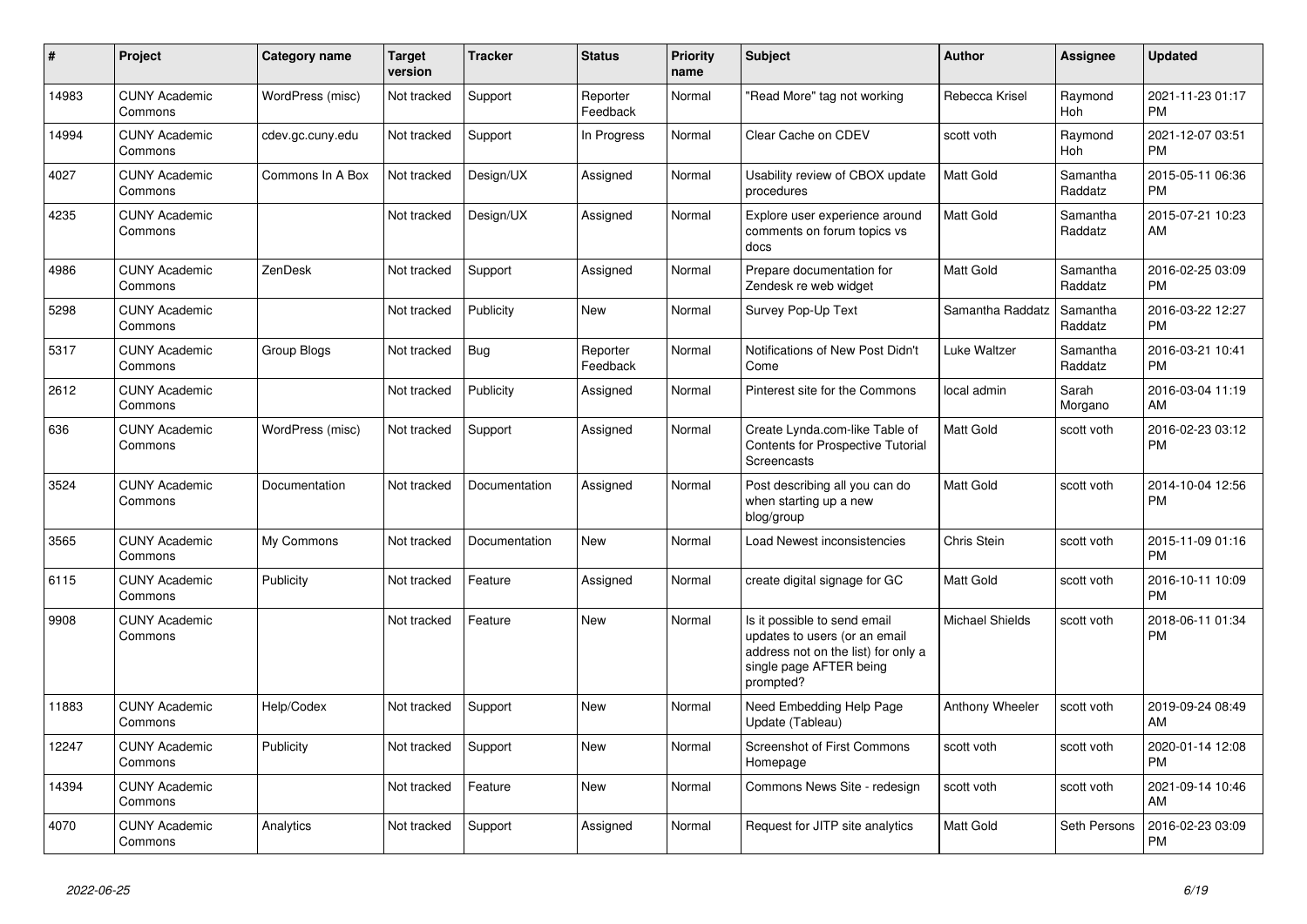| #     | Project                         | <b>Category name</b>       | <b>Target</b><br>version | <b>Tracker</b> | <b>Status</b>        | <b>Priority</b><br>name | Subject                                                                                                      | Author              | <b>Assignee</b>     | <b>Updated</b>                |
|-------|---------------------------------|----------------------------|--------------------------|----------------|----------------------|-------------------------|--------------------------------------------------------------------------------------------------------------|---------------------|---------------------|-------------------------------|
| 6665  | <b>CUNY Academic</b><br>Commons |                            | Not tracked              | Publicity      | New                  | Normal                  | Dead Link in 1.10 announcement<br>post                                                                       | Paige Dupont        | Stephen Real        | 2016-12-01 03:11<br>PM        |
| 8440  | <b>CUNY Academic</b><br>Commons | Onboarding                 | Not tracked              | <b>Bug</b>     | New                  | Normal                  | Create Test Email Accounts for<br><b>Onboarding Project</b>                                                  | Stephen Real        | Stephen Real        | 2017-08-01 09:49<br><b>PM</b> |
| 9643  | <b>CUNY Academic</b><br>Commons | Publicity                  | Not tracked              | Feature        | New                  | Normal                  | Create a page on the Commons<br>for logos etc.                                                               | Stephen Real        | Stephen Real        | 2018-04-24 10:53<br>AM        |
| 5679  | <b>CUNY Academic</b><br>Commons | Analytics                  | Not tracked              | Feature        | New                  | Normal                  | Logged In Users for GA                                                                                       | Valerie Townsend    | Valerie<br>Townsend | 2016-06-11 09:49<br>AM        |
| 364   | <b>CUNY Academic</b><br>Commons | <b>WordPress Plugins</b>   | Future<br>release        | Feature        | New                  | Normal                  | <b>Bulletin Board</b>                                                                                        | <b>Matt Gold</b>    |                     | 2015-01-05 08:50<br><b>PM</b> |
| 5199  | <b>CUNY Academic</b><br>Commons | Social Paper               | Future<br>release        | Feature        | New                  | Normal                  | add tables to the SP editor                                                                                  | Marilyn Weber       |                     | 2016-10-24 11:27<br>AM        |
| 5205  | <b>CUNY Academic</b><br>Commons | Social Paper               | Future<br>release        | Feature        | New                  | Normal                  | Social Paper folders                                                                                         | Marilyn Weber       |                     | 2016-02-11 10:24<br><b>PM</b> |
| 5488  | <b>CUNY Academic</b><br>Commons | Social Paper               | Future<br>release        | Bug            | New                  | Normal                  | Add a "last edited by" field to<br>Social Paper group directories                                            | <b>Boone Gorges</b> |                     | 2016-04-21 10:05<br>PM        |
| 5489  | <b>CUNY Academic</b><br>Commons | Social Paper               | Future<br>release        | Feature        | New                  | Normal                  | Asc/desc sorting for Social Paper<br>directories                                                             | <b>Boone Gorges</b> |                     | 2016-04-21 10:06<br><b>PM</b> |
| 5992  | <b>CUNY Academic</b><br>Commons | <b>Email Notifications</b> | Future<br>release        | Feature        | New                  | Normal                  | Changing the From line of<br>autogenerated blog emails                                                       | Marilyn Weber       |                     | 2018-09-27 05:19<br><b>PM</b> |
| 6332  | <b>CUNY Academic</b><br>Commons | WordPress (misc)           | Future<br>release        | Feature        | New                  | Normal                  | Allow uploaded files to be marked<br>as private in an ad hoc way                                             | <b>Boone Gorges</b> |                     | 2016-10-17 11:41<br><b>PM</b> |
| 6755  | <b>CUNY Academic</b><br>Commons | WordPress (misc)           | Future<br>release        | Bug            | New                  | Normal                  | Cannot Deactivate Plugin                                                                                     | Laura Kane          |                     | 2016-11-16 01:12<br><b>PM</b> |
| 9720  | <b>CUNY Academic</b><br>Commons | Authentication             | Future<br>release        | Feature        | New                  | Normal                  | The Commons should be an<br>oAuth provider                                                                   | <b>Boone Gorges</b> |                     | 2019-03-01 02:04<br><b>PM</b> |
| 10380 | <b>CUNY Academic</b><br>Commons | WordPress (misc)           | Future<br>release        | Feature        | In Progress          | Normal                  | Remove blacklisted plugins                                                                                   | <b>Boone Gorges</b> |                     | 2022-04-26 12:00<br><b>PM</b> |
| 11024 | <b>CUNY Academic</b><br>Commons | WordPress (misc)           | Future<br>release        | Bug            | <b>New</b>           | Normal                  | Subsites should not show "you<br>should update your .htaccess<br>now" notice after permalink<br>setting save | <b>Boone Gorges</b> |                     | 2019-01-28 01:35<br>PM        |
| 11131 | <b>CUNY Academic</b><br>Commons |                            | Future<br>release        | Feature        | Reporter<br>Feedback | Normal                  | <b>Image Annotation Plugins</b>                                                                              | Laurie Hurson       |                     | 2019-02-26 11:33<br>AM        |
| 11392 | <b>CUNY Academic</b><br>Commons |                            | Future<br>release        | Bug            | New                  | Normal                  | Migrate users away from<br><b>StatPress</b>                                                                  | Boone Gorges        |                     | 2019-04-23 03:53<br>PM        |
| 11788 | <b>CUNY Academic</b><br>Commons | <b>WordPress Plugins</b>   | Future<br>release        | Support        | Reporter<br>Feedback | Normal                  | Plugin Request - Browse Aloud                                                                                | scott voth          |                     | 2019-09-24 08:42<br>AM        |
| 11843 | <b>CUNY Academic</b><br>Commons | WordPress (misc)           | Future<br>release        | Design/UX      | New                  | Normal                  | Tweaking the Gutenberg Editor<br>Interface                                                                   | Laurie Hurson       |                     | 2022-04-26 12:00<br>PM        |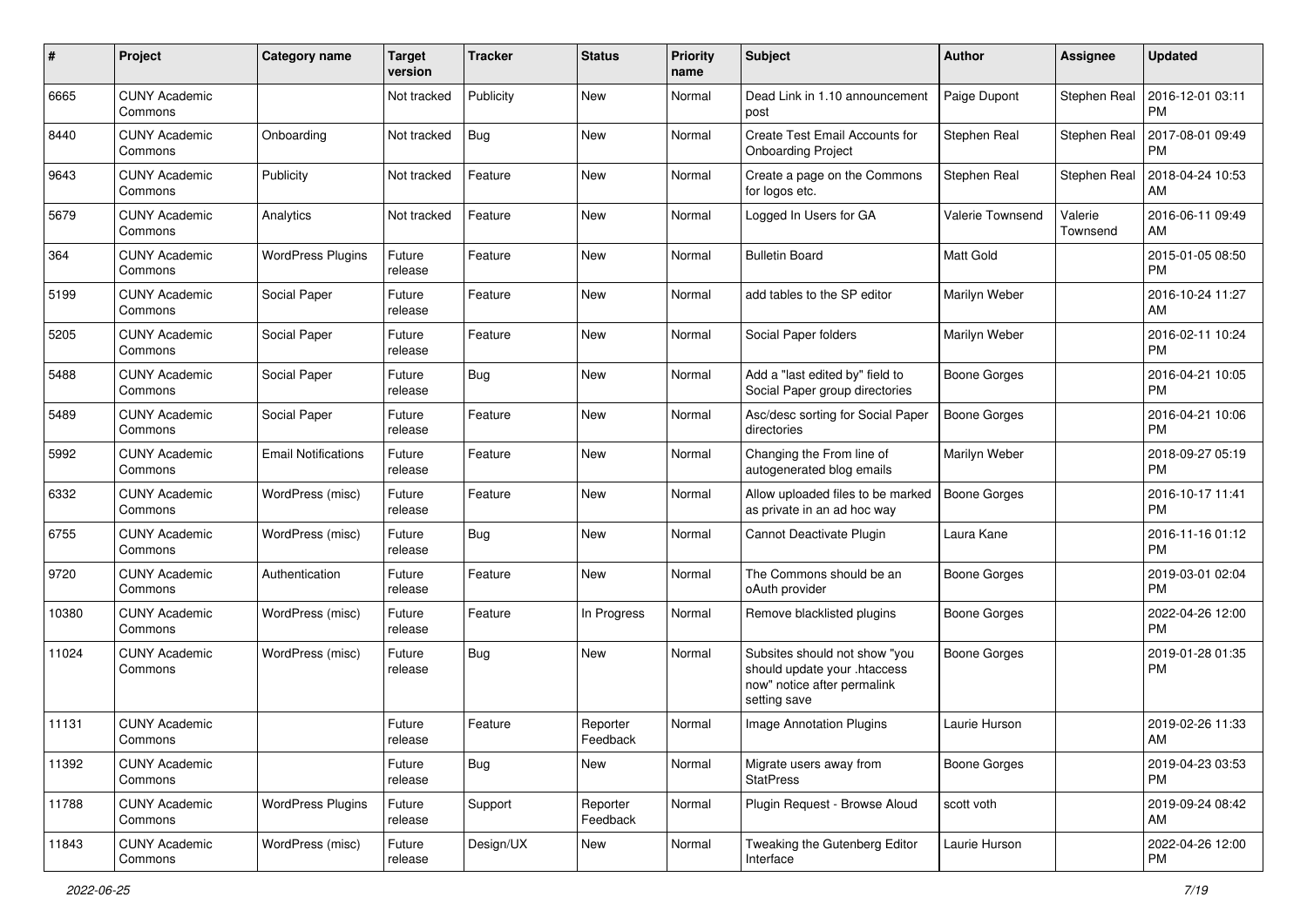| #     | <b>Project</b>                  | Category name            | Target<br>version | <b>Tracker</b> | <b>Status</b> | <b>Priority</b><br>name | <b>Subject</b>                                                           | <b>Author</b>       | Assignee        | <b>Updated</b>                |
|-------|---------------------------------|--------------------------|-------------------|----------------|---------------|-------------------------|--------------------------------------------------------------------------|---------------------|-----------------|-------------------------------|
| 11860 | <b>CUNY Academic</b><br>Commons | Registration             | Future<br>release | Feature        | <b>New</b>    | Normal                  | <b>Ensure Students Are Aware They</b><br>Can Use Aliases At Registration | scott voth          |                 | 2019-09-24 08:46<br>AM        |
| 12573 | <b>CUNY Academic</b><br>Commons | <b>WordPress Plugins</b> | Future<br>release | <b>Bug</b>     | <b>New</b>    | Normal                  | <b>CommentPress Core Issues</b>                                          | scott voth          |                 | 2020-03-24 04:32<br><b>PM</b> |
| 13048 | <b>CUNY Academic</b><br>Commons | Shortcodes and<br>embeds | Future<br>release | Feature        | New           | Normal                  | Jupyter Notebooks support                                                | Boone Gorges        |                 | 2020-07-14 11:46<br>AM        |
| 13650 | <b>CUNY Academic</b><br>Commons | Group Library            | Future<br>release | Feature        | <b>New</b>    | Normal                  | Forum Attachments in Group<br>Library                                    | Laurie Hurson       |                 | 2021-11-19 12:30<br><b>PM</b> |
| 287   | <b>CUNY Academic</b><br>Commons | WordPress (misc)         | Future<br>release | Feature        | Assigned      | Normal                  | Create troubleshooting tool for<br>account sign-up                       | Matt Gold           | Boone<br>Gorges | 2015-11-09 06:17<br><b>PM</b> |
| 377   | <b>CUNY Academic</b><br>Commons | BuddyPress (misc)        | Future<br>release | Feature        | Assigned      | Normal                  | Like buttons                                                             | Matt Gold           | Boone<br>Gorges | 2010-11-16 05:13<br><b>PM</b> |
| 435   | <b>CUNY Academic</b><br>Commons | BuddyPress (misc)        | Future<br>release | Feature        | Assigned      | Normal                  | Include Avatar Images in Forum<br><b>Post Notification Emails</b>        | <b>Matt Gold</b>    | Boone<br>Gorges | 2010-12-08 12:40<br><b>PM</b> |
| 500   | <b>CUNY Academic</b><br>Commons | BuddyPress (misc)        | Future<br>release | Feature        | Assigned      | Normal                  | <b>Export Group Data</b>                                                 | Matt Gold           | Boone<br>Gorges | 2010-12-19 12:09<br>PM        |
| 554   | <b>CUNY Academic</b><br>Commons | BuddyPress (misc)        | Future<br>release | Feature        | Assigned      | Normal                  | Add Trackback notifications to<br>site-wide activity feed                | Matt Gold           | Boone<br>Gorges | 2015-11-09 06:19<br><b>PM</b> |
| 585   | <b>CUNY Academic</b><br>Commons | Group Forums             | Future<br>release | Feature        | Assigned      | Normal                  | Merge Forum Topics                                                       | Sarah Morgano       | Boone<br>Gorges | 2011-07-06 04:11<br><b>PM</b> |
| 599   | <b>CUNY Academic</b><br>Commons | <b>BuddyPress (misc)</b> | Future<br>release | Feature        | Assigned      | Normal                  | Consider adding rating plugins for<br><b>BuddyPress/BBPress</b>          | <b>Matt Gold</b>    | Boone<br>Gorges | 2011-08-22 06:50<br><b>PM</b> |
| 618   | <b>CUNY Academic</b><br>Commons | <b>BuddyPress Docs</b>   | Future<br>release | Feature        | Assigned      | Normal                  | BuddyPress Docs: export formats                                          | <b>Boone Gorges</b> | Boone<br>Gorges | 2015-11-09 05:38<br><b>PM</b> |
| 635   | <b>CUNY Academic</b><br>Commons | <b>BuddyPress (misc)</b> | Future<br>release | Feature        | Assigned      | Normal                  | Big Blue Button -<br>Videoconferencing in Groups and<br>Blogs            | Matt Gold           | Boone<br>Gorges | 2011-03-14 03:24<br><b>PM</b> |
| 658   | <b>CUNY Academic</b><br>Commons | <b>WordPress Plugins</b> | Future<br>release | Feature        | Assigned      | Normal                  | Rebulid Sitewide Tag Suggestion                                          | Matt Gold           | Boone<br>Gorges | 2015-01-05 08:47<br><b>PM</b> |
| 1422  | <b>CUNY Academic</b><br>Commons | <b>BuddyPress Docs</b>   | Future<br>release | Feature        | Assigned      | Normal                  | Make "created Doc" activity icons<br>non-mini                            | Boone Gorges        | Boone<br>Gorges | 2015-11-09 05:48<br><b>PM</b> |
| 1460  | <b>CUNY Academic</b><br>Commons | Analytics                | Future<br>release | Feature        | Assigned      | Normal                  | Update System Report                                                     | <b>Brian Foote</b>  | Boone<br>Gorges | 2015-11-09 06:13<br><b>PM</b> |
| 1508  | <b>CUNY Academic</b><br>Commons | WordPress (misc)         | Future<br>release | Feature        | Assigned      | Normal                  | Share login cookies across<br>mapped domains                             | Boone Gorges        | Boone<br>Gorges | 2012-07-02 12:12<br><b>PM</b> |
| 1744  | <b>CUNY Academic</b><br>Commons | <b>BuddyPress Docs</b>   | Future<br>release | Feature        | Assigned      | Normal                  | Spreadsheet-style Docs                                                   | Boone Gorges        | Boone<br>Gorges | 2015-11-09 06:13<br><b>PM</b> |
| 1888  | <b>CUNY Academic</b><br>Commons | Home Page                | Future<br>release | Feature        | Assigned      | Normal                  | Refactor BP MPO Activity Filter to<br>support proper pagination          | Sarah Morgano       | Boone<br>Gorges | 2014-05-01 07:11<br><b>PM</b> |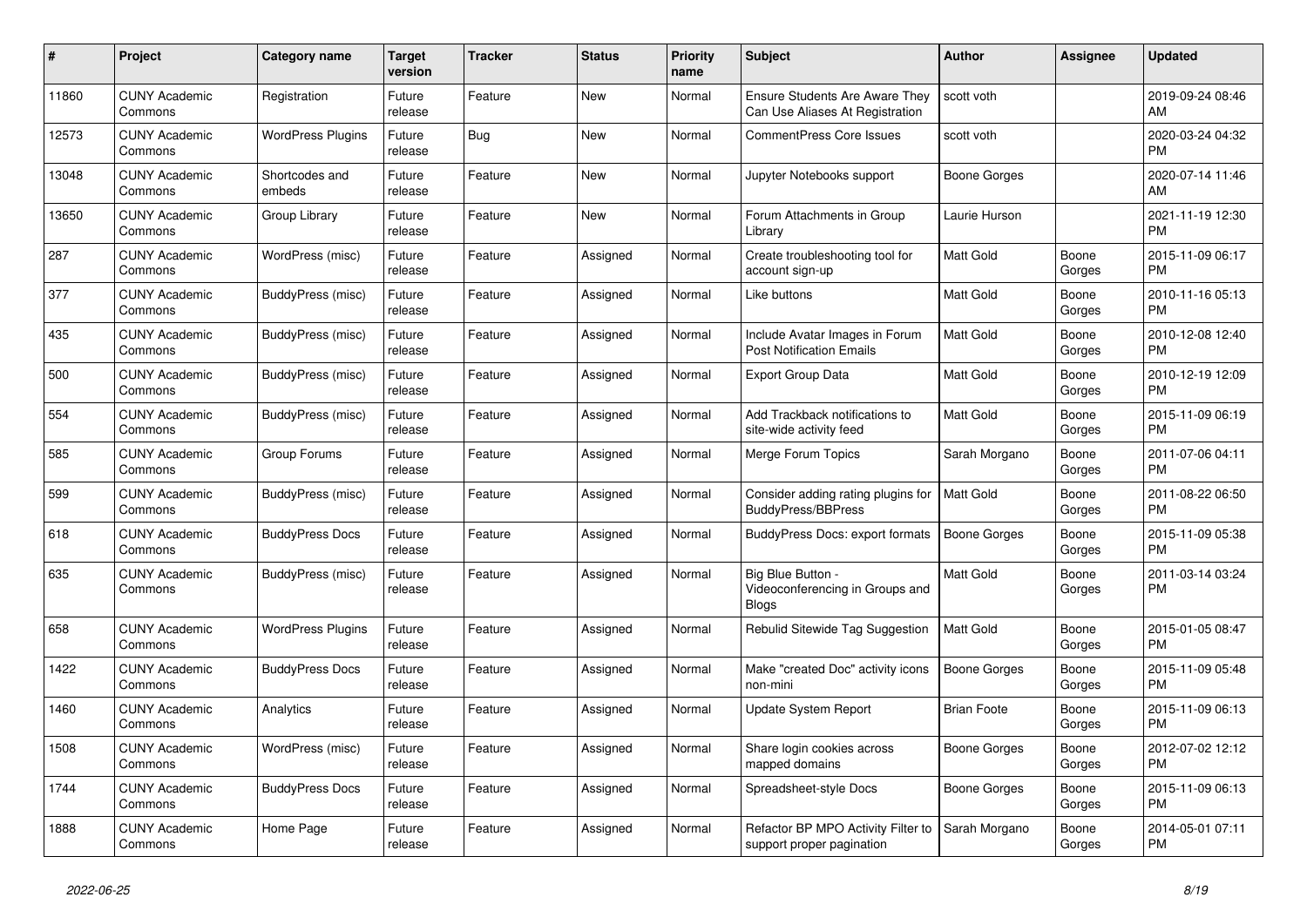| #    | Project                         | <b>Category name</b>    | <b>Target</b><br>version | <b>Tracker</b> | <b>Status</b> | <b>Priority</b><br>name | <b>Subject</b>                                                                    | Author                  | Assignee        | <b>Updated</b>                |
|------|---------------------------------|-------------------------|--------------------------|----------------|---------------|-------------------------|-----------------------------------------------------------------------------------|-------------------------|-----------------|-------------------------------|
| 2523 | <b>CUNY Academic</b><br>Commons | <b>BuddyPress Docs</b>  | Future<br>release        | Feature        | Assigned      | Normal                  | Allow Users to Upload Images to<br><b>BP</b> Docs                                 | <b>Matt Gold</b>        | Boone<br>Gorges | 2015-11-09 06:14<br><b>PM</b> |
| 2753 | <b>CUNY Academic</b><br>Commons | <b>Public Portfolio</b> | Future<br>release        | Feature        | New           | Normal                  | Create actual actual tagification in<br>academic interests and other<br>fields    | Micki Kaufman           | Boone<br>Gorges | 2015-01-05 08:52<br><b>PM</b> |
| 3002 | <b>CUNY Academic</b><br>Commons | Search                  | Future<br>release        | Feature        | Assigned      | Normal                  | Overhaul CAC search by using<br>external search appliance                         | <b>Boone Gorges</b>     | Boone<br>Gorges | 2020-07-15 03:05<br><b>PM</b> |
| 3042 | <b>CUNY Academic</b><br>Commons | <b>Public Portfolio</b> | Future<br>release        | Feature        | Assigned      | Normal                  | Browsing member interests                                                         | Matt Gold               | Boone<br>Gorges | 2015-03-21 09:04<br><b>PM</b> |
| 3193 | <b>CUNY Academic</b><br>Commons | Group Forums            | Future<br>release        | Feature        | Assigned      | Normal                  | bbPress 2.x dynamic roles and<br><b>RBE</b>                                       | Boone Gorges            | Boone<br>Gorges | 2014-09-30 01:30<br><b>PM</b> |
| 3220 | <b>CUNY Academic</b><br>Commons | <b>Public Portfolio</b> | Future<br>release        | Feature        | Assigned      | Normal                  | Add indent/outdent option to<br>Formatting Buttons on Profile<br>Page             | Matt Gold               | Boone<br>Gorges | 2014-05-21 10:39<br><b>PM</b> |
| 3308 | <b>CUNY Academic</b><br>Commons | Group Invitations       | Future<br>release        | Feature        | Assigned      | Normal                  | Allow members to rescind group<br>invitations                                     | <b>Matt Gold</b>        | Boone<br>Gorges | 2015-04-01 08:53<br><b>PM</b> |
| 3475 | <b>CUNY Academic</b><br>Commons | Events                  | Future<br>release        | Feature        | Assigned      | Normal                  | Request to add plugin to<br>streamline room<br>booking/appointment booking        | Naomi Barrettara        | Boone<br>Gorges | 2014-12-01 05:14<br><b>PM</b> |
| 3580 | <b>CUNY Academic</b><br>Commons | Group Blogs             | Future<br>release        | Feature        | <b>New</b>    | Normal                  | Multiple blogs per group                                                          | <b>Boone Gorges</b>     | Boone<br>Gorges | 2018-02-20 02:02<br><b>PM</b> |
| 3759 | <b>CUNY Academic</b><br>Commons | WordPress (misc)        | Future<br>release        | Feature        | Assigned      | Normal                  | Review Interface for Adding Users   Matt Gold<br>to Blogs                         |                         | Boone<br>Gorges | 2015-03-24 05:52<br><b>PM</b> |
| 3768 | <b>CUNY Academic</b><br>Commons | <b>Public Portfolio</b> | Future<br>release        | Feature        | Assigned      | Normal                  | Institutions/Past positions on<br>public portfolios                               | Matt Gold               | Boone<br>Gorges | 2018-04-23 10:44<br>AM        |
| 4053 | <b>CUNY Academic</b><br>Commons | Events                  | Future<br>release        | Feature        | Assigned      | Normal                  | Create new tab for past events                                                    | Matt Gold               | Boone<br>Gorges | 2015-05-12 02:10<br><b>PM</b> |
| 4238 | <b>CUNY Academic</b><br>Commons | Events                  | Future<br>release        | Feature        | Assigned      | Normal                  | Copy Events to Other Groups?                                                      | <b>Matt Gold</b>        | Boone<br>Gorges | 2015-07-02 10:08<br>AM        |
| 4481 | <b>CUNY Academic</b><br>Commons | Events                  | Future<br>release        | Feature        | New           | Normal                  | Group admins/mods should have<br>the ability to unlink an event from<br>the group | <b>Boone Gorges</b>     | Boone<br>Gorges | 2017-04-24 03:53<br><b>PM</b> |
| 4592 | <b>CUNY Academic</b><br>Commons | Events                  | Future<br>release        | Design/UX      | <b>New</b>    | Normal                  | Event Creation - Venue Dropdown<br>Slow                                           | Samantha Raddatz        | Boone<br>Gorges | 2015-09-14 04:56<br><b>PM</b> |
| 4903 | <b>CUNY Academic</b><br>Commons | Events                  | Future<br>release        | Design/UX      | Assigned      | Normal                  | Improving visual appearance of<br>event calendars                                 | Matt Gold               | Boone<br>Gorges | 2016-10-13 11:51<br>AM        |
| 4980 | <b>CUNY Academic</b><br>Commons | Home Page               | Future<br>release        | Feature        | Assigned      | Normal                  | CAC Featured Content -- Adding<br>Randomization                                   | Matt Gold               | Boone<br>Gorges | 2016-12-12 03:01<br><b>PM</b> |
| 5182 | <b>CUNY Academic</b><br>Commons | Social Paper            | Future<br>release        | Design/UX      | New           | Normal                  | "Publishing" a private paper on<br>social paper?                                  | Raffi<br>Khatchadourian | Boone<br>Gorges | 2016-10-13 04:12<br><b>PM</b> |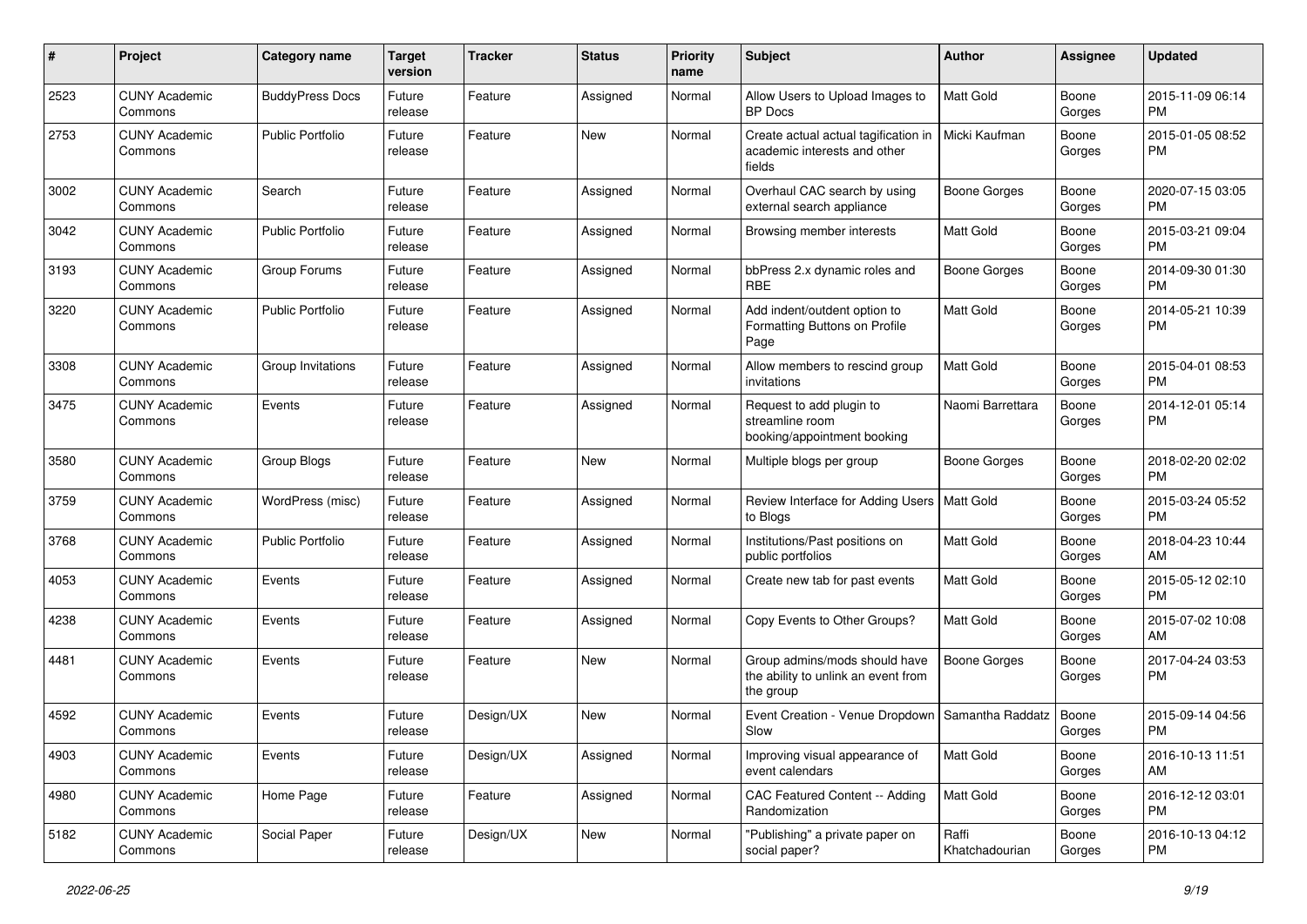| #     | Project                         | <b>Category name</b>      | <b>Target</b><br>version | <b>Tracker</b> | <b>Status</b>        | <b>Priority</b><br>name | <b>Subject</b>                                                                             | <b>Author</b>    | Assignee        | <b>Updated</b>                |
|-------|---------------------------------|---------------------------|--------------------------|----------------|----------------------|-------------------------|--------------------------------------------------------------------------------------------|------------------|-----------------|-------------------------------|
| 5234  | <b>CUNY Academic</b><br>Commons | Membership                | Future<br>release        | Feature        | Assigned             | Normal                  | Write Unconfirmed patch for WP                                                             | Boone Gorges     | Boone<br>Gorges | 2016-10-24 11:18<br>AM        |
| 5696  | <b>CUNY Academic</b><br>Commons | Events                    | Future<br>release        | Feature        | Assigned             | Normal                  | Events Calendar - display options<br>calendar aggregation /                                | <b>Matt Gold</b> | Boone<br>Gorges | 2016-10-13 11:44<br>AM        |
| 6014  | <b>CUNY Academic</b><br>Commons | Publicity                 | Future<br>release        | Publicity      | Reporter<br>Feedback | Normal                  | Google search listing                                                                      | <b>Matt Gold</b> | Boone<br>Gorges | 2016-09-21 03:48<br><b>PM</b> |
| 7022  | <b>CUNY Academic</b><br>Commons | Announcements             | Future<br>release        | <b>Bug</b>     | <b>New</b>           | Normal                  | Sitewide announcements should<br>be displayed on, and dismissable<br>from, mapped domains  | Boone Gorges     | Boone<br>Gorges | 2018-03-22 10:18<br>AM        |
| 7663  | <b>CUNY Academic</b><br>Commons | Social Paper              | Future<br>release        | Bug            | <b>New</b>           | Normal                  | Social Paper notifications not<br>formatted correctly on secondary<br>sites                | Boone Gorges     | Boone<br>Gorges | 2018-04-16 03:52<br><b>PM</b> |
| 7981  | <b>CUNY Academic</b><br>Commons | Social Paper              | Future<br>release        | Bug            | New                  | Normal                  | Social Paper comments should<br>not go to spam                                             | Luke Waltzer     | Boone<br>Gorges | 2018-04-16 03:52<br><b>PM</b> |
| 8756  | <b>CUNY Academic</b><br>Commons | Group Blogs               | Future<br>release        | Feature        | Hold                 | Normal                  | Connect multiple blogs to one<br>group?                                                    | Matt Gold        | Boone<br>Gorges | 2017-09-30 10:42<br>AM        |
| 8835  | <b>CUNY Academic</b><br>Commons | <b>Blogs (BuddyPress)</b> | Future<br>release        | Feature        | New                  | Normal                  | Extend cuny. is shortlinks to sites                                                        | Luke Waltzer     | Boone<br>Gorges | 2022-04-26 11:59<br>AM        |
| 8836  | <b>CUNY Academic</b><br>Commons | <b>Blogs (BuddyPress)</b> | Future<br>release        | Feature        | Assigned             | Normal                  | Redesign site launch process                                                               | <b>Matt Gold</b> | Boone<br>Gorges | 2019-10-03 02:49<br><b>PM</b> |
| 8900  | <b>CUNY Academic</b><br>Commons | Accessibility             | Future<br>release        | Feature        | Assigned             | Normal                  | Look into tools to enforce<br>accessibility in WP environment                              | Matt Gold        | Boone<br>Gorges | 2022-04-26 11:59<br>AM        |
| 8901  | <b>CUNY Academic</b><br>Commons | Accessibility             | Future<br>release        | Feature        | Assigned             | Normal                  | Theme analysis for accessibility                                                           | <b>Matt Gold</b> | Boone<br>Gorges | 2022-04-26 11:59<br>AM        |
| 9207  | <b>CUNY Academic</b><br>Commons |                           | Future<br>release        | Support        | Reporter<br>Feedback | Normal                  | display dashboards made in<br>Tableau?                                                     | Marilyn Weber    | Boone<br>Gorges | 2018-04-10 10:42<br>AM        |
| 9211  | <b>CUNY Academic</b><br>Commons | <b>WordPress Plugins</b>  | Future<br>release        | Support        | Reporter<br>Feedback | Normal                  | Auto-Role Setting in Forum Plugin<br>Causing Some Confusion                                | Luke Waltzer     | Boone<br>Gorges | 2018-03-13 11:44<br>AM        |
| 9289  | <b>CUNY Academic</b><br>Commons | <b>WordPress Plugins</b>  | Future<br>release        | <b>Bug</b>     | Reporter<br>Feedback | Normal                  | Email Users Plugin                                                                         | Laurie Hurson    | Boone<br>Gorges | 2018-10-24 12:34<br><b>PM</b> |
| 9895  | <b>CUNY Academic</b><br>Commons | Onboarding                | Future<br>release        | Feature        | Assigned             | Normal                  | Add "Accept Invitation"<br>link/button/function to Group<br>and/or Site invitation emails? | Luke Waltzer     | Boone<br>Gorges | 2018-06-07 12:42<br><b>PM</b> |
| 9926  | <b>CUNY Academic</b><br>Commons | <b>WordPress Plugins</b>  | Future<br>release        | Bug            | <b>New</b>           | Normal                  | twitter-mentions-as-comments<br>cron jobs can run long                                     | Boone Gorges     | Boone<br>Gorges | 2018-10-24 12:34<br><b>PM</b> |
| 9947  | <b>CUNY Academic</b><br>Commons | <b>WordPress Plugins</b>  | Future<br>release        | Feature        | Reporter<br>Feedback | Normal                  | Install H5P quiz plugin                                                                    | Matt Gold        | Boone<br>Gorges | 2018-09-11 11:01<br>AM        |
| 10226 | <b>CUNY Academic</b><br>Commons | Courses                   | Future<br>release        | Feature        | <b>New</b>           | Normal                  | Add "My Courses" to drop down<br>list                                                      | scott voth       | Boone<br>Gorges | 2021-11-19 12:42<br>PM        |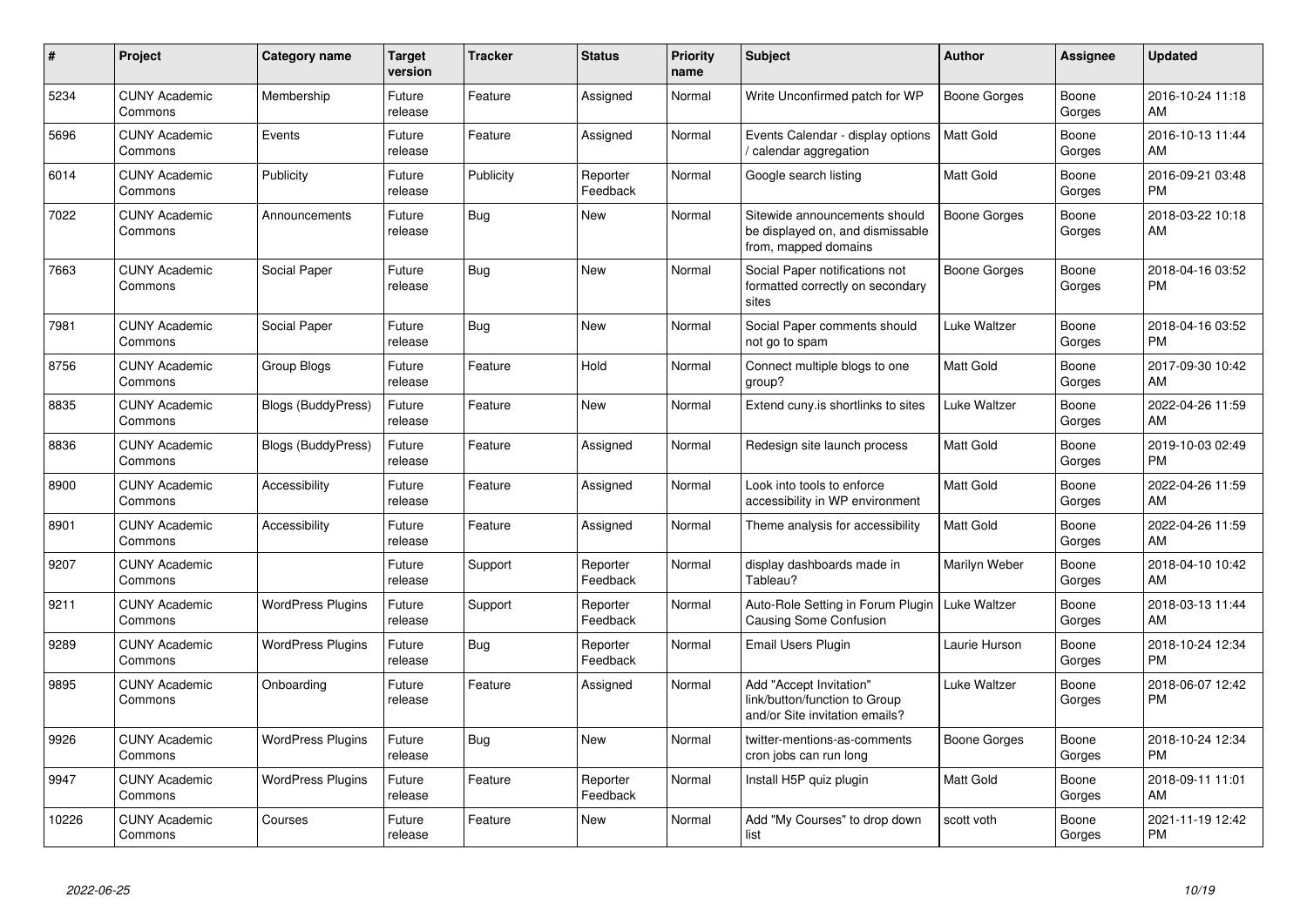| #     | <b>Project</b>                  | <b>Category name</b>       | <b>Target</b><br>version | <b>Tracker</b> | <b>Status</b>        | Priority<br>name | <b>Subject</b>                                                                                | <b>Author</b>       | Assignee        | <b>Updated</b>                |
|-------|---------------------------------|----------------------------|--------------------------|----------------|----------------------|------------------|-----------------------------------------------------------------------------------------------|---------------------|-----------------|-------------------------------|
| 10368 | <b>CUNY Academic</b><br>Commons |                            | Future<br>release        | Feature        | Assigned             | Normal           | Use ORCID data to populate<br>academic profile page                                           | Stephen Francoeur   | Boone<br>Gorges | 2018-09-25 01:53<br><b>PM</b> |
| 11531 | <b>CUNY Academic</b><br>Commons | Events                     | Future<br>release        | Feature        | <b>New</b>           | Normal           | Main Events calendar should<br>include non-public events that<br>user has access to           | scott voth          | Boone<br>Gorges | 2019-06-11 10:00<br>AM        |
| 11945 | <b>CUNY Academic</b><br>Commons | Reckoning                  | Future<br>release        | Feature        | Reporter<br>Feedback | Normal           | Add Comments bubble to<br>Reckoning views                                                     | <b>Boone Gorges</b> | Boone<br>Gorges | 2019-11-12 05:14<br><b>PM</b> |
| 12042 | <b>CUNY Academic</b><br>Commons | <b>Email Notifications</b> | Future<br>release        | Feature        | New                  | Normal           | Improved error logging for BPGES   Boone Gorges<br>send queue                                 |                     | Boone<br>Gorges | 2021-11-19 12:25<br><b>PM</b> |
| 12091 | <b>CUNY Academic</b><br>Commons | <b>Group Files</b>         | Future<br>release        | Feature        | New                  | Normal           | Improved pre-upload file<br>validation for bp-group-documents                                 | Boone Gorges        | Boone<br>Gorges | 2019-11-14 01:21<br><b>PM</b> |
| 13370 | <b>CUNY Academic</b><br>Commons | Group Library              | Future<br>release        | Feature        | <b>New</b>           | Normal           | Library bulk deletion and folder<br>editing                                                   | Colin McDonald      | Boone<br>Gorges | 2020-10-13 10:41<br>AM        |
| 13466 | <b>CUNY Academic</b><br>Commons | Cavalcade                  | Future<br>release        | Feature        | <b>New</b>           | Normal           | Automated cleanup for duplicate<br>Cavalcade tasks                                            | <b>Boone Gorges</b> | Boone<br>Gorges | 2020-10-13 05:24<br><b>PM</b> |
| 13835 | <b>CUNY Academic</b><br>Commons | WordPress (misc)           | Future<br>release        | Feature        | <b>New</b>           | Normal           | Allow OneSearch widget to have<br>'CUNY' as campus                                            | <b>Boone Gorges</b> | Boone<br>Gorges | 2021-11-19 12:39<br><b>PM</b> |
| 14113 | <b>CUNY Academic</b><br>Commons | WordPress (misc)           | Future<br>release        | <b>Bug</b>     | Hold                 | Normal           | Block Editor Not Working on this<br>page - Json error                                         | scott voth          | Boone<br>Gorges | 2021-03-05 11:01<br>AM        |
| 14184 | <b>CUNY Academic</b><br>Commons | <b>Public Portfolio</b>    | Future<br>release        | Feature        | <b>New</b>           | Normal           | Centralized mechanism for storing<br>Campus affiliations                                      | <b>Boone Gorges</b> | Boone<br>Gorges | 2022-01-04 11:35<br>AM        |
| 14309 | <b>CUNY Academic</b><br>Commons | Group Library              | Future<br>release        | Feature        | <b>New</b>           | Normal           | Better handling of<br>bp group document file<br>download attempts when file is<br>not present | <b>Boone Gorges</b> | Boone<br>Gorges | 2021-11-19 12:28<br><b>PM</b> |
| 14987 | <b>CUNY Academic</b><br>Commons | <b>WordPress Plugins</b>   | Future<br>release        | Bug            | <b>New</b>           | Normal           | Elementor update causes<br>database freeze-up                                                 | <b>Boone Gorges</b> | Boone<br>Gorges | 2021-11-29 12:02<br><b>PM</b> |
| 15604 | <b>CUNY Academic</b><br>Commons | <b>Email Notifications</b> | Future<br>release        | Feature        | Assigned             | Normal           | Restructure Commons Group<br>Digest Email Messages                                            | Matt Gold           | Boone<br>Gorges | 2022-05-26 10:45<br>AM        |
| 16092 | <b>CUNY Academic</b><br>Commons |                            | Future<br>release        | Feature        | Hold                 | Normal           | Don't show main site in Site<br>search results                                                | <b>Boone Gorges</b> | Boone<br>Gorges | 2022-05-17 03:12<br><b>PM</b> |
| 365   | <b>CUNY Academic</b><br>Commons | WordPress (misc)           | Future<br>release        | Feature        | Assigned             | Normal           | <b>Create Mouseover Tooltips</b><br>throughout Site                                           | Matt Gold           | Chris Stein     | 2015-11-09 06:18<br><b>PM</b> |
| 860   | <b>CUNY Academic</b><br>Commons | Design                     | Future<br>release        | Design/UX      | Assigned             | Normal           | <b>Standardize Button Treatment</b><br>Across the Commons                                     | <b>Chris Stein</b>  | Chris Stein     | 2014-05-01 09:45<br>AM        |
| 1544  | <b>CUNY Academic</b><br>Commons | Groups (misc)              | Future<br>release        | Feature        | Reporter<br>Feedback | Normal           | Group Filtering and Sorting                                                                   | Matt Gold           | Chris Stein     | 2019-03-01 02:25<br><b>PM</b> |
| 2754  | <b>CUNY Academic</b><br>Commons | Design                     | Future<br>release        | Feature        | Assigned             | Normal           | Determine strategy for CAC logo<br>handling in top header                                     | Micki Kaufman       | Chris Stein     | 2015-01-05 08:53<br>PM        |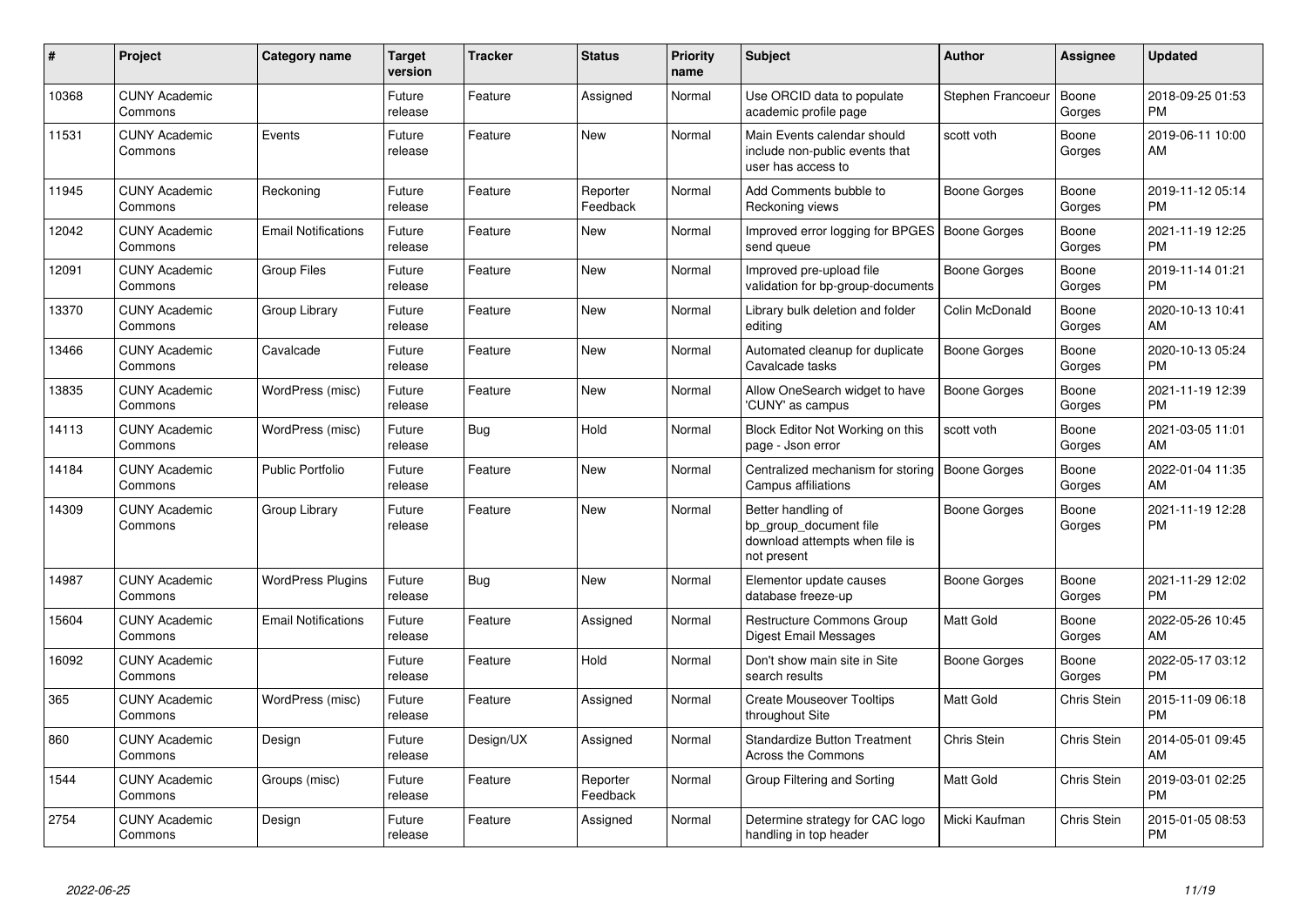| #     | <b>Project</b>                  | <b>Category name</b>      | <b>Target</b><br>version | <b>Tracker</b> | <b>Status</b>        | <b>Priority</b><br>name | <b>Subject</b>                                                         | <b>Author</b>      | Assignee            | <b>Updated</b>                |
|-------|---------------------------------|---------------------------|--------------------------|----------------|----------------------|-------------------------|------------------------------------------------------------------------|--------------------|---------------------|-------------------------------|
| 2832  | <b>CUNY Academic</b><br>Commons | <b>Public Portfolio</b>   | Future<br>release        | Feature        | Assigned             | Normal                  | Improve interface for (not)<br>auto-linking profile fields             | Boone Gorges       | Chris Stein         | 2015-01-05 08:52<br><b>PM</b> |
| 2881  | <b>CUNY Academic</b><br>Commons | <b>Public Portfolio</b>   | Future<br>release        | Feature        | Assigned             | Normal                  | Redesign the UX for Profiles                                           | Chris Stein        | Chris Stein         | 2016-10-13 12:45<br><b>PM</b> |
| 3059  | <b>CUNY Academic</b><br>Commons | Group Forums              | Future<br>release        | Design/UX      | <b>New</b>           | Normal                  | Forum Post Permissable Content<br><b>Explanatory Text</b>              | <b>Chris Stein</b> | Chris Stein         | 2015-04-02 11:27<br>AM        |
| 3330  | <b>CUNY Academic</b><br>Commons | My Commons                | Future<br>release        | Feature        | Assigned             | Normal                  | "Commons Information" tool                                             | Boone Gorges       | Chris Stein         | 2014-09-22 08:46<br><b>PM</b> |
| 3770  | <b>CUNY Academic</b><br>Commons | <b>Public Portfolio</b>   | Future<br>release        | Feature        | Assigned             | Normal                  | Improve Layout/Formatting of<br>Positions Area on Public<br>Portfolios | <b>Matt Gold</b>   | Chris Stein         | 2015-04-01 09:17<br><b>PM</b> |
| 5827  | <b>CUNY Academic</b><br>Commons | <b>Public Portfolio</b>   | Future<br>release        | Bug            | Assigned             | Normal                  | Academic Interests square<br>bracket links not working                 | scott voth         | Chris Stein         | 2016-08-11 11:59<br><b>PM</b> |
| 9028  | <b>CUNY Academic</b><br>Commons | Onboarding                | Future<br>release        | Feature        | Assigned             | Normal                  | suggest groups to new members<br>during the registration process       | Matt Gold          | Chris Stein         | 2018-10-24 12:34<br><b>PM</b> |
| 10354 | <b>CUNY Academic</b><br>Commons | <b>Public Portfolio</b>   | Future<br>release        | Feature        | New                  | Normal                  | Opt out of Having a Profile Page                                       | scott voth         | Chris Stein         | 2020-05-12 10:43<br>AM        |
| 8078  | <b>CUNY Academic</b><br>Commons | <b>WordPress Plugins</b>  | Future<br>release        | System Upgrade | Assigned             | Normal                  | <b>CommentPress Updates</b>                                            | Margaret Galvan    | Christian<br>Wach   | 2017-05-08 03:49<br><b>PM</b> |
| 13199 | <b>CUNY Academic</b><br>Commons | Group Forums              | Future<br>release        | Feature        | <b>New</b>           | Normal                  | Favoring Groups over bbPress<br>plugin                                 | Colin McDonald     | Colin<br>McDonald   | 2021-11-19 12:28<br><b>PM</b> |
| 4438  | <b>CUNY Academic</b><br>Commons | Events                    | Future<br>release        | Bug            | Assigned             | Normal                  | Events Calendar - Export<br><b>Recurring Events</b>                    | scott voth         | Daniel Jones        | 2016-05-23 04:25<br><b>PM</b> |
| 5268  | <b>CUNY Academic</b><br>Commons | Group Forums              | Future<br>release        | Bug            | Assigned             | Normal                  | Long-time to post to multiple<br>groups                                | Luke Waltzer       | Daniel Jones        | 2016-09-07 06:31<br><b>PM</b> |
| 412   | <b>CUNY Academic</b><br>Commons | <b>WordPress Themes</b>   | Future<br>release        | Feature        | Assigned             | Normal                  | <b>Featured Themes</b>                                                 | Matt Gold          | Dominic<br>Giglio   | 2015-01-05 08:44<br><b>PM</b> |
| 2167  | <b>CUNY Academic</b><br>Commons | WordPress (misc)          | Future<br>release        | Bug            | Assigned             | Normal                  | <b>CAC-Livestream Plugin Issues</b>                                    | Michael Smith      | Dominic<br>Giglio   | 2015-01-02 03:06<br><b>PM</b> |
| 9835  | <b>CUNY Academic</b><br>Commons | Group Forums              | Future<br>release        | Bug            | Assigned             | Normal                  | add a "like" function?                                                 | Marilyn Weber      | <b>Erik Trainer</b> | 2018-06-05 01:49<br><b>PM</b> |
| 13331 | <b>CUNY Academic</b><br>Commons | Site cloning              | Future<br>release        | Bug            | <b>New</b>           | Normal                  | Combine Site Template and<br>Clone operations                          | Boone Gorges       | Jeremy Felt         | 2021-11-19 12:39<br><b>PM</b> |
| 12446 | <b>CUNY Academic</b><br>Commons | Groups (misc)             | Future<br>release        | Feature        | Reporter<br>Feedback | Normal                  | Toggle default site to group forum<br>posting                          | Laurie Hurson      | Laurie Hurson       | 2020-03-10 11:57<br>AM        |
| 5955  | <b>CUNY Academic</b><br>Commons | Outreach                  | Future<br>release        | Feature        | Assigned             | Normal                  | Create auto-newsletter for<br>commons members                          | <b>Matt Gold</b>   | Luke Waltzer        | 2016-08-30 10:34<br>AM        |
| 6078  | <b>CUNY Academic</b><br>Commons | <b>Blogs (BuddyPress)</b> | Future<br>release        | Feature        | <b>New</b>           | Normal                  | <b>Explore Adding Network Blog</b><br>Metadata Plugin                  | Luke Waltzer       | Luke Waltzer        | 2016-10-11 10:29<br>PM        |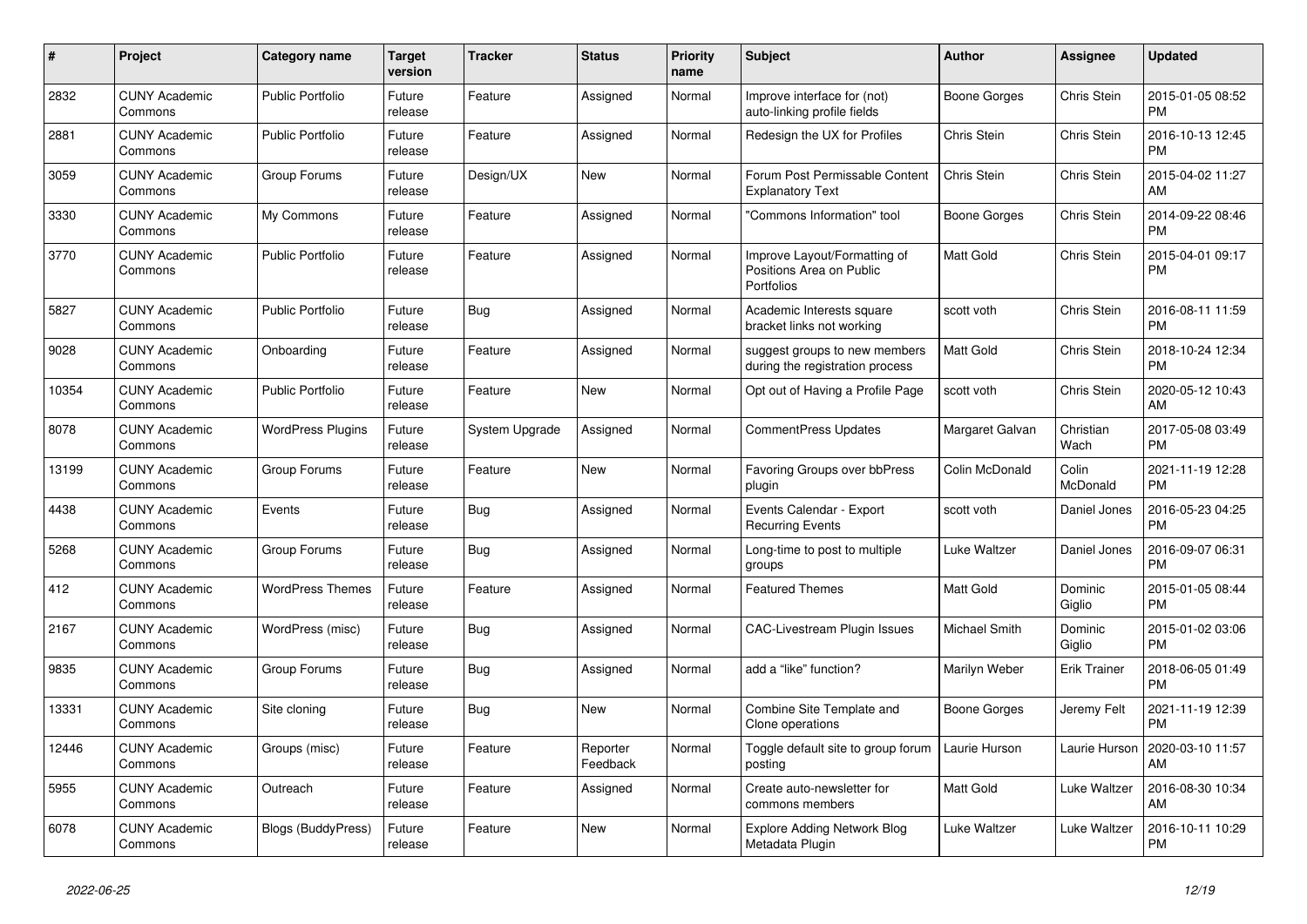| #     | Project                         | <b>Category name</b>     | <b>Target</b><br>version | <b>Tracker</b> | <b>Status</b>        | <b>Priority</b><br>name | <b>Subject</b>                                                     | <b>Author</b>           | Assignee           | <b>Updated</b>                |
|-------|---------------------------------|--------------------------|--------------------------|----------------|----------------------|-------------------------|--------------------------------------------------------------------|-------------------------|--------------------|-------------------------------|
| 8211  | <b>CUNY Academic</b><br>Commons | <b>WordPress Themes</b>  | Future<br>release        | Feature        | <b>New</b>           | Normal                  | Theme Suggestions: Material<br>Design-Inspired Themes              | Margaret Galvan         | Margaret<br>Galvan | 2017-08-07 02:48<br><b>PM</b> |
| 3691  | <b>CUNY Academic</b><br>Commons | <b>WordPress Plugins</b> | Future<br>release        | <b>Bug</b>     | <b>New</b>           | Normal                  | <b>WPMU Domain Mapping</b><br>Debugging on cdev                    | Raymond Hoh             | Matt Gold          | 2014-12-12 09:04<br>AM        |
| 4225  | <b>CUNY Academic</b><br>Commons | DiRT Integration         | Future<br>release        | Design/UX      | <b>New</b>           | Normal                  | Add information to DIRT page (in<br>Create a Group)                | Samantha Raddatz        | Matt Gold          | 2015-06-26 03:14<br><b>PM</b> |
| 7624  | <b>CUNY Academic</b><br>Commons | BuddyPress (misc)        | Future<br>release        | Design/UX      | <b>New</b>           | Normal                  | <b>BP</b> Notifications                                            | Luke Waltzer            | Paige Dupont       | 2017-02-08 10:43<br><b>PM</b> |
| 3192  | <b>CUNY Academic</b><br>Commons | Group Forums             | Future<br>release        | Feature        | Assigned             | Normal                  | Customizable forum views for<br>bbPress 2.x group forums           | Boone Gorges            | Raymond<br>Hoh     | 2015-11-09 12:47<br><b>PM</b> |
| 3492  | <b>CUNY Academic</b><br>Commons | <b>WordPress Themes</b>  | Future<br>release        | Support        | Assigned             | Normal                  | Add CBOX theme to the<br>Commons                                   | scott voth              | Raymond<br>Hoh     | 2014-10-08 05:55<br><b>PM</b> |
| 3517  | <b>CUNY Academic</b><br>Commons | My Commons               | Future<br>release        | Feature        | Assigned             | Normal                  | Mute/Unmute My Commons<br>updates                                  | <b>Matt Gold</b>        | Raymond<br>Hoh     | 2015-11-09 01:19<br><b>PM</b> |
| 3536  | <b>CUNY Academic</b><br>Commons | My Commons               | Future<br>release        | Feature        | Assigned             | Normal                  | Infinite Scroll on My Commons<br>page                              | <b>Matt Gold</b>        | Raymond<br>Hoh     | 2015-04-13 04:42<br><b>PM</b> |
| 3577  | <b>CUNY Academic</b><br>Commons | My Commons               | Future<br>release        | Design/UX      | Assigned             | Normal                  | Replies to items in My Commons                                     | Matt Gold               | Raymond<br>Hoh     | 2015-04-09 05:19<br><b>PM</b> |
| 3662  | <b>CUNY Academic</b><br>Commons | <b>SEO</b>               | Future<br>release        | Feature        | Assigned             | Normal                  | Duplicate Content/SEO/Google<br>issues                             | <b>Matt Gold</b>        | Raymond<br>Hoh     | 2015-04-13 04:37<br><b>PM</b> |
| 3939  | <b>CUNY Academic</b><br>Commons | <b>WordPress Plugins</b> | Future<br>release        | Bug            | Hold                 | Normal                  | Activity stream support for<br>Co-Authors Plus plugin              | Raymond Hoh             | Raymond<br>Hoh     | 2015-11-09 06:13<br><b>PM</b> |
| 4388  | <b>CUNY Academic</b><br>Commons | WordPress (misc)         | Future<br>release        | <b>Bug</b>     | Assigned             | Normal                  | Repeated request for<br>authentication.                            | Alice.Lynn<br>McMichael | Raymond<br>Hoh     | 2015-08-11 07:35<br><b>PM</b> |
| 5282  | <b>CUNY Academic</b><br>Commons | Social Paper             | Future<br>release        | <b>Bug</b>     | <b>New</b>           | Normal                  | Replying via email directs to<br>paper but not individual comment. | Marilyn Weber           | Raymond<br>Hoh     | 2016-03-02 01:48<br><b>PM</b> |
| 7115  | <b>CUNY Academic</b><br>Commons | Groups (misc)            | Future<br>release        | Feature        | Reporter<br>Feedback | Normal                  | make licensing info clear during<br>group creation                 | Matt Gold               | Raymond<br>Hoh     | 2020-12-08 11:32<br>AM        |
| 10659 | <b>CUNY Academic</b><br>Commons | Group Forums             | Future<br>release        | Feature        | Assigned             | Normal                  | Post to multiple groups via email                                  | Matt Gold               | Raymond<br>Hoh     | 2018-11-15 12:54<br>AM        |
| 11243 | <b>CUNY Academic</b><br>Commons | BuddyPress (misc)        | Future<br>release        | Bug            | <b>New</b>           | Normal                  | Audit bp-custom.php                                                | Raymond Hoh             | Raymond<br>Hoh     | 2022-04-26 11:59<br>AM        |
| 13358 | <b>CUNY Academic</b><br>Commons | Group Forums             | Future<br>release        | Feature        | <b>New</b>           | Normal                  | Improved UI for group forum<br>threading settings                  | Boone Gorges            | Raymond<br>Hoh     | 2021-11-19 12:27<br><b>PM</b> |
| 14496 | <b>CUNY Academic</b><br>Commons | Domain Mapping           | Future<br>release        | Bug            | <b>New</b>           | Normal                  | Mapped domain SSO uses<br>third-party cookies                      | Raymond Hoh             | Raymond<br>Hoh     | 2021-05-24 04:03<br><b>PM</b> |
| 497   | <b>CUNY Academic</b><br>Commons | <b>WordPress Plugins</b> | Future<br>release        | Feature        | Assigned             | Normal                  | Drag and Drop Ordering on<br>Gallery Post Plugin                   | <b>Matt Gold</b>        | Ron Rennick        | 2015-11-09 06:18<br><b>PM</b> |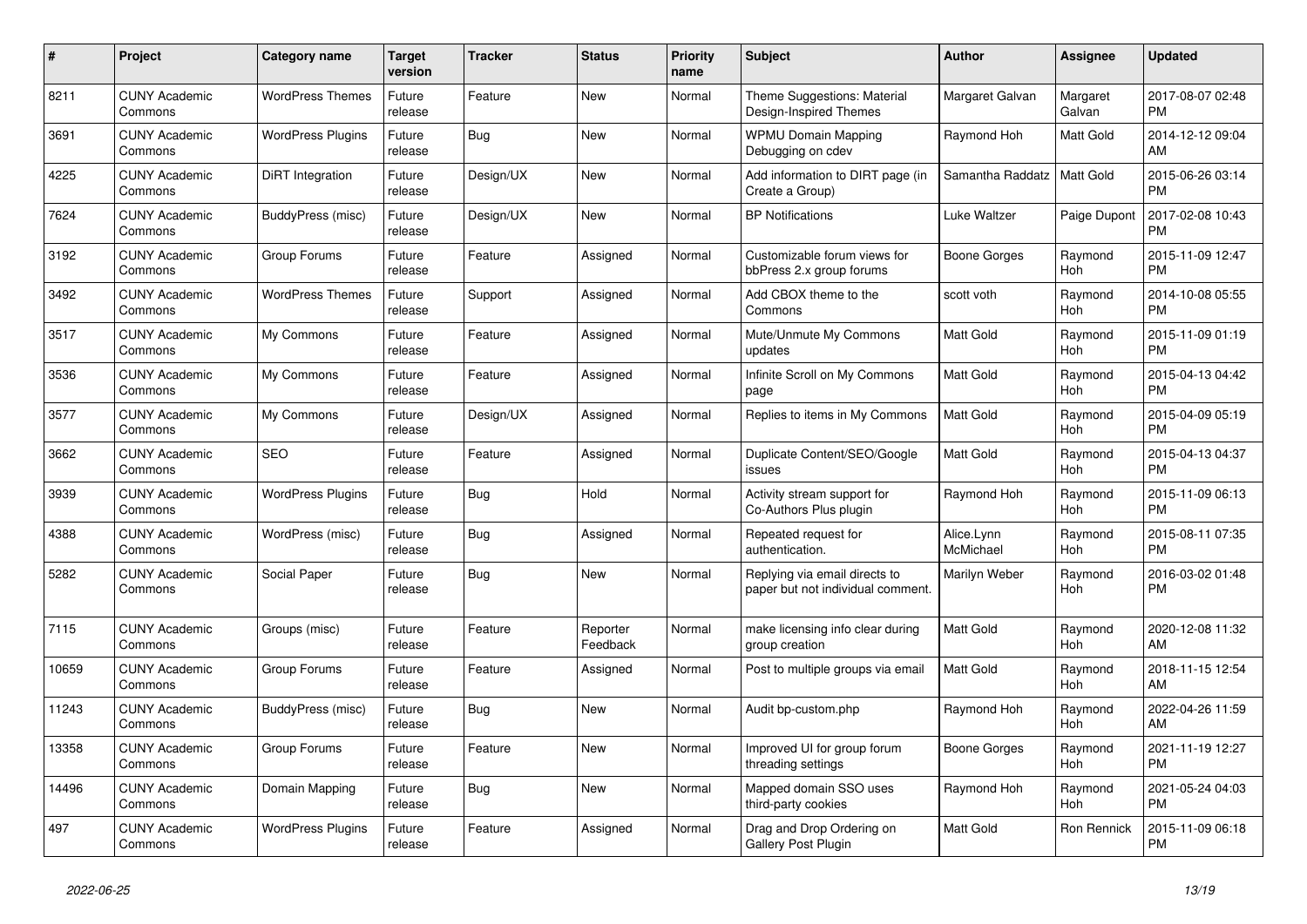| $\#$  | Project                         | <b>Category name</b>        | <b>Target</b><br>version | <b>Tracker</b> | <b>Status</b>        | <b>Priority</b><br>name | <b>Subject</b>                                                        | Author                  | <b>Assignee</b>     | <b>Updated</b>                |
|-------|---------------------------------|-----------------------------|--------------------------|----------------|----------------------|-------------------------|-----------------------------------------------------------------------|-------------------------|---------------------|-------------------------------|
| 308   | <b>CUNY Academic</b><br>Commons | Registration                | Future<br>release        | Feature        | <b>New</b>           | Normal                  | Group recommendations for<br>signup process                           | Boone Gorges            | Samantha<br>Raddatz | 2015-11-09 05:07<br><b>PM</b> |
| 481   | <b>CUNY Academic</b><br>Commons | Groups (misc)               | Future<br>release        | Feature        | Assigned             | Normal                  | ability to archive inactive groups<br>and blogs                       | Michael Mandiberg       | Samantha<br>Raddatz | 2015-11-09 05:56<br><b>PM</b> |
| 653   | <b>CUNY Academic</b><br>Commons | Group Blogs                 | Future<br>release        | Feature        | Assigned             | Normal                  | Redesign Integration of Groups<br>and Blogs                           | Matt Gold               | Samantha<br>Raddatz | 2015-11-09 05:40<br><b>PM</b> |
| 1105  | <b>CUNY Academic</b><br>Commons | WordPress (misc)            | Future<br>release        | Feature        | Assigned             | Normal                  | Rephrase Blog Privacy Options                                         | <b>Matt Gold</b>        | Samantha<br>Raddatz | 2015-11-09 06:19<br><b>PM</b> |
| 3458  | <b>CUNY Academic</b><br>Commons | Groups (misc)               | Future<br>release        | Feature        | Assigned             | Normal                  | Filter Members of Group by<br>Campus                                  | Michael Smith           | Samantha<br>Raddatz | 2014-09-26 08:32<br><b>PM</b> |
| 3473  | <b>CUNY Academic</b><br>Commons | <b>User Experience</b>      | Future<br>release        | Feature        | Assigned             | Normal                  | Commons profile: Add help info<br>about "Positions" replacing "title" | Keith Miyake            | Samantha<br>Raddatz | 2015-11-09 02:28<br><b>PM</b> |
| 4221  | <b>CUNY Academic</b><br>Commons | Group Forums                | Future<br>release        | Design/UX      | Assigned             | Normal                  | Add 'Number of Posts' display<br>option to Forum page                 | Samantha Raddatz        | Samantha<br>Raddatz | 2015-06-26 02:21<br><b>PM</b> |
| 4226  | <b>CUNY Academic</b><br>Commons | <b>BuddyPress Docs</b>      | Future<br>release        | Design/UX      | <b>New</b>           | Normal                  | Add option to connect a Doc with<br>a Group                           | Samantha Raddatz        | Samantha<br>Raddatz | 2015-09-09 04:08<br><b>PM</b> |
| 4253  | <b>CUNY Academic</b><br>Commons | <b>Public Portfolio</b>     | Future<br>release        | Design/UX      | <b>New</b>           | Normal                  | Encourage users to add portfolio<br>content                           | Samantha Raddatz        | Samantha<br>Raddatz | 2015-07-07 11:32<br>AM        |
| 4404  | <b>CUNY Academic</b><br>Commons | Public Portfolio            | Future<br>release        | Design/UX      | Assigned             | Normal                  | Change color of permissions info<br>on portfolio editing interface    | <b>Matt Gold</b>        | Samantha<br>Raddatz | 2015-08-11 05:28<br><b>PM</b> |
| 4622  | <b>CUNY Academic</b><br>Commons | <b>Public Portfolio</b>     | Future<br>release        | Design/UX      | New                  | Normal                  | <b>Profile Visibility Settings</b>                                    | Samantha Raddatz        | Samantha<br>Raddatz | 2015-09-21 12:18<br><b>PM</b> |
| 4661  | <b>CUNY Academic</b><br>Commons | User Experience             | Future<br>release        | <b>Bug</b>     | Assigned             | Normal                  | Simplify Events text                                                  | <b>Matt Gold</b>        | Samantha<br>Raddatz | 2015-10-02 09:06<br><b>PM</b> |
| 5183  | <b>CUNY Academic</b><br>Commons | Social Paper                | Future<br>release        | Design/UX      | New                  | Normal                  | Creating a new paper when<br>viewing an existing paper                | Raffi<br>Khatchadourian | Samantha<br>Raddatz | 2016-02-02 12:09<br><b>PM</b> |
| 5225  | <b>CUNY Academic</b><br>Commons | Registration                | Future<br>release        | Feature        | Assigned             | Normal                  | On-boarding Issues                                                    | Luke Waltzer            | Samantha<br>Raddatz | 2016-02-12 02:58<br><b>PM</b> |
| 5397  | <b>CUNY Academic</b><br>Commons | Social Paper                | Future<br>release        | Feature        | <b>New</b>           | Normal                  | frustrating to have to<br>enable/disable in SP                        | Marilyn Weber           | Samantha<br>Raddatz | 2016-04-20 03:39<br><b>PM</b> |
| 10580 | <b>CUNY Academic</b><br>Commons | Information<br>Architecture | Future<br>release        | Design/UX      | <b>New</b>           | Normal                  | Primary nav item review                                               | <b>Boone Gorges</b>     | Sara Cannon         | 2021-11-19 12:37<br><b>PM</b> |
| 5826  | <b>CUNY Academic</b><br>Commons | <b>WordPress Plugins</b>    | Future<br>release        | Support        | Reporter<br>Feedback | Normal                  | <b>Remove Subscription Options</b><br>plugin from directory           | Sarah Morgano           | Sarah<br>Morgano    | 2016-10-21 04:14<br><b>PM</b> |
| 4222  | <b>CUNY Academic</b><br>Commons | User Experience             | Future<br>release        | Design/UX      | New                  | Normal                  | Add information to 'Delete<br>Account' page                           | Samantha Raddatz        | scott voth          | 2015-06-26 11:35<br>AM        |
| 14787 | CUNY Academic<br>Commons        | Plugin Packages             | Future<br>release        | Feature        | <b>New</b>           | Normal                  | Creating a "Design" plugin<br>package                                 | Laurie Hurson           | scott voth          | 2022-04-27 04:56<br>PM        |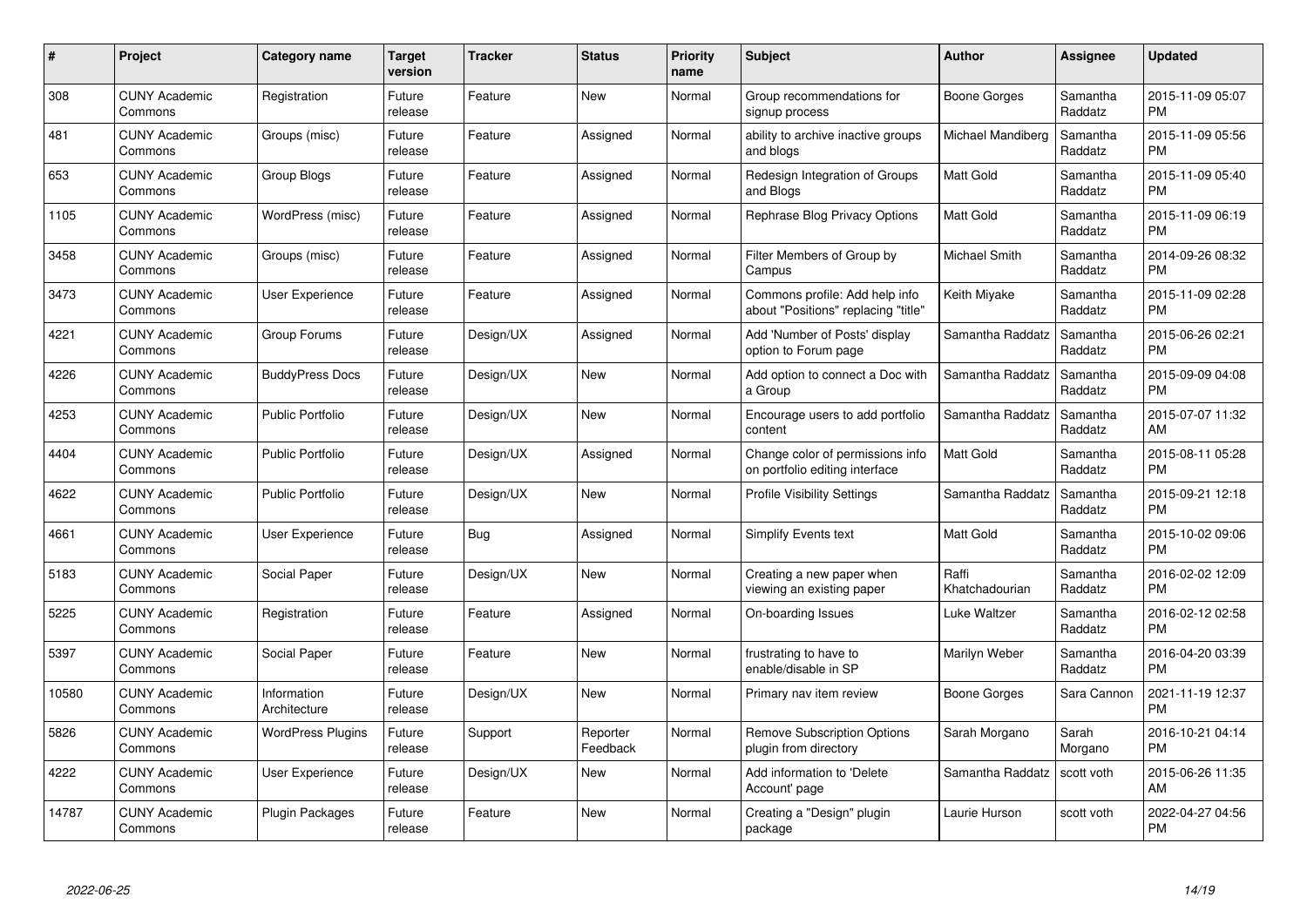| $\pmb{\#}$ | Project                         | <b>Category name</b>           | Target<br>version | <b>Tracker</b> | <b>Status</b>        | <b>Priority</b><br>name | <b>Subject</b>                                                       | <b>Author</b>           | <b>Assignee</b>     | <b>Updated</b>                |
|------------|---------------------------------|--------------------------------|-------------------|----------------|----------------------|-------------------------|----------------------------------------------------------------------|-------------------------|---------------------|-------------------------------|
| 4635       | <b>CUNY Academic</b><br>Commons | Authentication                 | Future<br>release | Feature        | <b>New</b>           | Normal                  | Allow non-WP authentication                                          | Boone Gorges            | Sonja Leix          | 2019-03-01 02:05<br><b>PM</b> |
| 11789      | <b>CUNY Academic</b><br>Commons | Courses                        | Future<br>release | Feature        | <b>New</b>           | Normal                  | Ability to remove item from<br>Courses list                          | Laurie Hurson           | Sonja Leix          | 2019-09-24 12:28<br><b>PM</b> |
| 11834      | <b>CUNY Academic</b><br>Commons | <b>Group Files</b>             | Future<br>release | Feature        | <b>New</b>           | Normal                  | Improved tools for managing<br>group file folders                    | Boone Gorges            | Sonja Leix          | 2019-09-06 03:55<br><b>PM</b> |
| 5316       | <b>CUNY Academic</b><br>Commons | <b>User Experience</b>         | Future<br>release | Feature        | Assigned             | Normal                  | Prompt user email address<br>updates                                 | Matt Gold               | <b>Stephen Real</b> | 2016-12-21 03:30<br><b>PM</b> |
| 3090       | <b>CUNY Academic</b><br>Commons | Twitter page                   | Future<br>release | Feature        | Assigned             | Normal                  | Prevent Retweets from showing<br>up on Commons twitter page          | Matt Gold               | <b>Tahir Butt</b>   | 2016-10-24 11:31<br>AM        |
| 6426       | <b>CUNY Academic</b><br>Commons | Spam/Spam<br>Prevention        | Future<br>release | Feature        | Assigned             | Normal                  | Force captcha on all comments?                                       | Matt Gold               | <b>Tahir Butt</b>   | 2016-10-24 02:06<br><b>PM</b> |
| 5581       | <b>CUNY Academic</b><br>Commons | Analytics                      | Future<br>release | Feature        | Assigned             | Normal                  | <b>Explore alternatives to Google</b><br>Analytics                   | Matt Gold               | Valerie<br>Townsend | 2020-04-17 03:12<br><b>PM</b> |
| 15883      | <b>CUNY Academic</b><br>Commons |                                | 2.1.0             | Feature        | <b>New</b>           | Normal                  | Release BPGES update                                                 | Boone Gorges            | Boone<br>Gorges     | 2022-05-26 10:39<br>AM        |
| 13891      | <b>CUNY Academic</b><br>Commons | Internal Tools and<br>Workflow | 2.1.0             | Feature        | <b>New</b>           | Normal                  | Migrate automated linting to<br>GitHub Actions                       | Boone Gorges            | Jeremy Felt         | 2022-05-26 10:45<br>AM        |
| 15194      | <b>CUNY Academic</b><br>Commons | Internal Tools and<br>Workflow | 2.1.0             | Feature        | <b>New</b>           | Normal                  | PHPCS sniff for un-restored<br>switch to blog() calls                | Boone Gorges            | Jeremy Felt         | 2022-05-26 10:45<br>AM        |
| 13946      | <b>CUNY Academic</b><br>Commons | <b>WordPress Plugins</b>       | 2.1.0             | Support        | Assigned             | Normal                  | <b>Custom Embed handler For</b><br>OneDrive files                    | scott voth              | Raymond<br>Hoh      | 2022-05-26 10:46<br>AM        |
| 10439      | <b>CUNY Academic</b><br>Commons | Design                         | 2.1.0             | Design/UX      | <b>New</b>           | Normal                  | Create Style Guide for Commons                                       | Sonja Leix              | Sara Cannon         | 2022-06-23 06:20<br><b>PM</b> |
| 14784      | <b>CUNY Academic</b><br>Commons |                                |                   | Support        | Reporter<br>Feedback | Normal                  | User report of logo problem when<br>using Customizer theme           | Marilyn Weber           |                     | 2021-09-17 10:25<br>AM        |
| 14792      | <b>CUNY Academic</b><br>Commons |                                |                   | Bug            | <b>New</b>           | Normal                  | Inconsistent email notifications<br>from gravity forms               | Raffi<br>Khatchadourian |                     | 2021-10-04 01:50<br><b>PM</b> |
| 14936      | <b>CUNY Academic</b><br>Commons |                                |                   | Bug            | New                  | Normal                  | Commons websites blocked by<br>SPS campus network                    | Laurie Hurson           |                     | 2021-11-03 03:57<br><b>PM</b> |
| 14940      | <b>CUNY Academic</b><br>Commons |                                |                   | Bug            | New                  | Normal                  | Discrepancy between Commons<br>profile "sites" and actual # of sites | Laurie Hurson           |                     | 2021-11-08 11:09<br>AM        |
| 15045      | <b>CUNY Academic</b><br>Commons |                                |                   | Support        | New                  | Normal                  | no result for KCeL in the search<br>box on the commons               | Marilyn Weber           |                     | 2021-12-10 11:29<br>AM        |
| 15260      | <b>CUNY Academic</b><br>Commons |                                |                   | Support        | Reporter<br>Feedback | Normal                  | Diacritical markings   European<br><b>Stages</b>                     | Marilyn Weber           |                     | 2022-02-04 08:16<br>AM        |
| 15370      | <b>CUNY Academic</b><br>Commons |                                |                   | Support        | Reporter<br>Feedback | Normal                  | All-in-One Event Calendar?                                           | Marilyn Weber           |                     | 2022-02-17 11:03<br>AM        |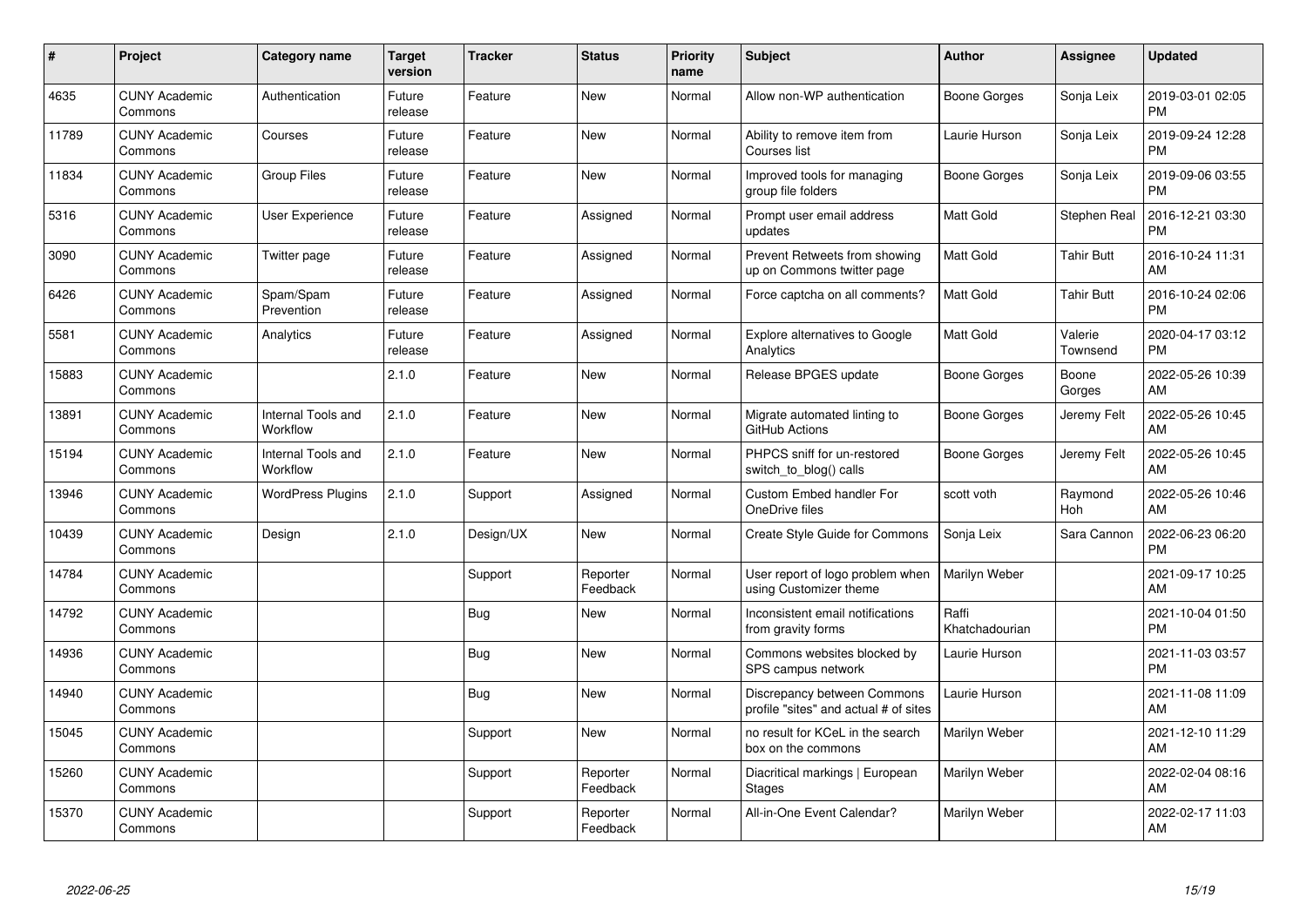| #     | Project                                                                 | <b>Category name</b>     | <b>Target</b><br>version | <b>Tracker</b> | <b>Status</b>        | <b>Priority</b><br>name | <b>Subject</b>                                                    | <b>Author</b>           | <b>Assignee</b>       | <b>Updated</b>                |
|-------|-------------------------------------------------------------------------|--------------------------|--------------------------|----------------|----------------------|-------------------------|-------------------------------------------------------------------|-------------------------|-----------------------|-------------------------------|
| 15565 | <b>CUNY Academic</b><br>Commons                                         |                          |                          | Support        | <b>New</b>           | Normal                  | Events - send updates to an email   Marilyn Weber<br>listserv     |                         |                       | 2022-03-10 01:06<br><b>PM</b> |
| 15757 | <b>CUNY Academic</b><br>Commons                                         |                          |                          | <b>Bug</b>     | New                  | Normal                  | Members # do not match                                            | Laurie Hurson           |                       | 2022-03-30 04:52<br><b>PM</b> |
| 16099 | <b>CUNY Academic</b><br>Commons                                         |                          |                          | Support        | Reporter<br>Feedback | Normal                  | request for Newsletter Glue                                       | Marilyn Weber           |                       | 2022-05-13 12:14<br><b>PM</b> |
| 16255 | <b>CUNY Academic</b><br>Commons                                         | WordPress (misc)         |                          | Bug            | New                  | Normal                  | Need to define 'MULTISITE'<br>constant in wp-config.php           | Raymond Hoh             |                       | 2022-06-19 09:31<br>AM        |
| 16290 | <b>CUNY Academic</b><br>Commons                                         |                          |                          | Feature        | Reporter<br>Feedback | Normal                  | Add Table Of Contents Block<br>plug-in                            | Raffi<br>Khatchadourian |                       | 2022-06-24 10:26<br>AM        |
| 11968 | JustPublics@365<br>MediaCamp                                            |                          |                          | Feature        | <b>New</b>           | Normal                  | Nanoscience Retractable Display<br>Unit                           | Donald Cherry           | Bonnie<br>Eissner     | 2021-02-19 08:50<br>AM        |
| 14908 | <b>CUNY Academic</b><br>Commons                                         | Performance              |                          | <b>Bug</b>     | New                  | Normal                  | Stale object cache on cdev                                        | Raymond Hoh             | Boone<br>Gorges       | 2021-12-07 09:45<br>AM        |
| 15767 | <b>CUNY Academic</b><br>Commons                                         | WordPress (misc)         |                          | Support        | <b>New</b>           | Normal                  | Site loading slowly                                               | scott voth              | Boone<br>Gorges       | 2022-04-04 08:56<br><b>PM</b> |
| 12062 | AD/O365 Transition<br>from NonMatric to<br><b>Matriculated Students</b> |                          |                          | Feature        | In Progress          | Normal                  | create solution and console<br>project                            | Emilio Rodriguez        | Emilio<br>Rodriguez   | 2019-11-12 03:56<br><b>PM</b> |
| 2573  | <b>NYCDH Community</b><br>Site                                          |                          |                          | Feature        | Reporter<br>Feedback | Normal                  | Add dh nyc twitter list feed to site                              | <b>Mark Newton</b>      | Matt Gold             | 2013-05-16 11:42<br><b>PM</b> |
| 15516 | <b>CUNY Academic</b><br>Commons                                         | <b>WordPress Plugins</b> |                          | Bug            | Reporter<br>Feedback | Normal                  | Can't publish or save draft of post<br>on wordpress.com           | Raffi<br>Khatchadourian | Raymond<br>Hoh        | 2022-03-02 05:52<br><b>PM</b> |
| 16110 | <b>CUNY Academic</b><br>Commons                                         |                          |                          | Support        | Reporter<br>Feedback | Normal                  | remove Creative Commons<br>license from pages?                    | Marilyn Weber           | Raymond<br>Hoh        | 2022-05-17 06:11<br><b>PM</b> |
| 16177 | <b>CUNY Academic</b><br>Commons                                         | Reply By Email           |                          | Bug            | <b>New</b>           | Normal                  | Switch to Inbound mode for RBE                                    | Raymond Hoh             | Raymond<br>Hoh        | 2022-05-30 04:32<br><b>PM</b> |
| 16245 | <b>CUNY Academic</b><br>Commons                                         | WordPress (misc)         |                          | <b>Bug</b>     | Reporter<br>Feedback | Normal                  | Save Button missing on<br>WordPress Profile page                  | scott voth              | Raymond<br><b>Hoh</b> | 2022-06-16 03:09<br><b>PM</b> |
| 2571  | <b>NYCDH Community</b><br>Site                                          |                          |                          | Feature        | Assigned             | Normal                  | Add Google custom search box to<br>homepage                       | <b>Mark Newton</b>      | Raymond<br><b>Hoh</b> | 2013-05-18 07:49<br><b>PM</b> |
| 2574  | <b>NYCDH Community</b><br>Site                                          |                          |                          | Feature        | Assigned             | Normal                  | Add Way to Upload Files to<br>Groups                              | Mark Newton             | Raymond<br>Hoh        | 2013-05-18 07:46<br><b>PM</b> |
| 8992  | <b>NYCDH Community</b><br>Site                                          |                          |                          | Bug            | Assigned             | Normal                  | Multiple RBE error reports                                        | <b>Matt Gold</b>        | Raymond<br><b>Hoh</b> | 2017-12-11 05:43<br><b>PM</b> |
| 15169 | <b>CUNY Academic</b><br>Commons                                         |                          | 2.0.2                    | Support        | Reporter<br>Feedback | Normal                  | new Prelude website zipfiles for<br>custom theme and other files. | Marilyn Weber           |                       | 2022-06-14 11:36<br>AM        |
| 15613 | <b>CUNY Academic</b><br>Commons                                         |                          | 2.0.2                    | Feature        | Reporter<br>Feedback | Normal                  | Adding "Passster" plugin                                          | Laurie Hurson           |                       | 2022-06-14 11:36<br>AM        |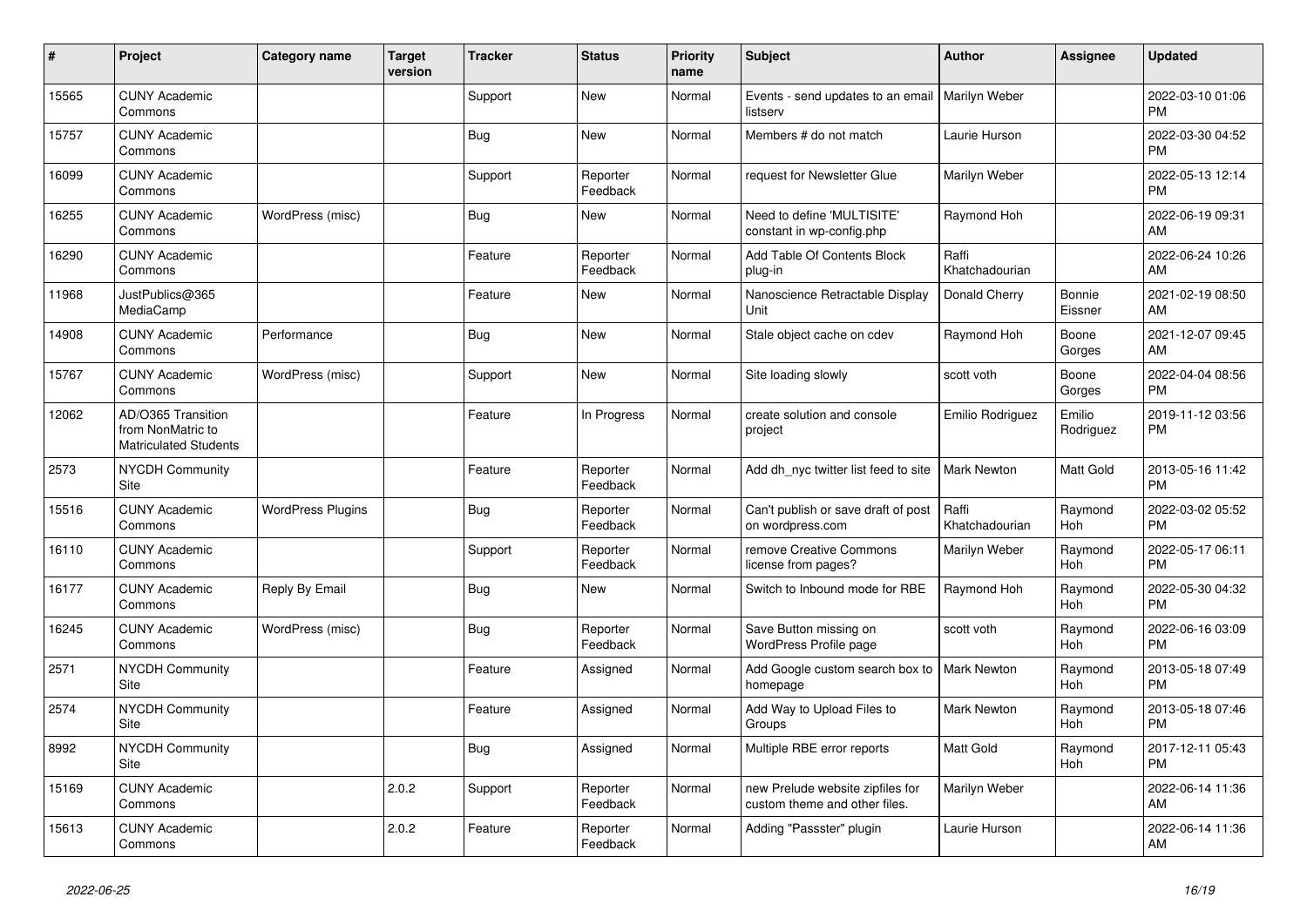| #     | Project                         | <b>Category name</b>     | <b>Target</b><br>version | <b>Tracker</b> | <b>Status</b>                       | <b>Priority</b><br>name | <b>Subject</b>                                                            | <b>Author</b>    | Assignee         | <b>Updated</b>                |
|-------|---------------------------------|--------------------------|--------------------------|----------------|-------------------------------------|-------------------------|---------------------------------------------------------------------------|------------------|------------------|-------------------------------|
| 15655 | <b>CUNY Academic</b><br>Commons |                          | 2.0.2                    | Support        | Reporter<br>Feedback                | Normal                  | Event Aggregator plugin?                                                  | Marilyn Weber    |                  | 2022-06-14 11:36<br>AM        |
| 12121 | <b>CUNY Academic</b><br>Commons | <b>WordPress Plugins</b> | 2.0.2                    | Feature        | Reporter<br>Feedback                | Normal                  | Embedding H5P Iframes on<br>Commons Site                                  | Laurie Hurson    | Boone<br>Gorges  | 2022-06-14 11:36<br>AM        |
| 16199 | <b>CUNY Academic</b><br>Commons | <b>Directories</b>       | 2.0.2                    | Bug            | New                                 | Normal                  | Removed "Semester" Filter from<br><b>Courses Directory</b>                | Laurie Hurson    | Boone<br>Gorges  | 2022-06-14 11:36<br>AM        |
| 11649 | <b>CUNY Academic</b><br>Commons | <b>WordPress Plugins</b> | 2.0.2                    | Bug            | In Progress                         | Normal                  | CC license displayed on every<br>page                                     | Gina Cherry      | Raymond<br>Hoh   | 2022-06-14 11:36<br>AM        |
| 14439 | <b>CUNY Academic</b><br>Commons | Spam/Spam<br>Prevention  | 2.0.2                    | Support        | Assigned                            | Normal                  | Aprroved comments held for<br>moderation                                  | Laurie Hurson    | Raymond<br>Hoh   | 2022-06-14 11:36<br>AM        |
| 15978 | <b>CUNY Academic</b><br>Commons | WordPress - Media        | 2.0.2                    | Support        | Reporter<br>Feedback                | Normal                  | tex files?                                                                | Marilyn Weber    | Raymond<br>Hoh   | 2022-06-14 11:36<br>AM        |
| 16291 | <b>CUNY Academic</b><br>Commons | Site cloning             | 2.0.2                    | Support        | Staged for<br>Production<br>Release | Normal                  | Images coming up blank in Media<br>Library                                | Marilyn Weber    | Raymond<br>Hoh   | 2022-06-23 08:28<br><b>PM</b> |
| 16296 | <b>CUNY Academic</b><br>Commons | Home Page                | 2.0.2                    | Bug            | Staged for<br>Production<br>Release | Normal                  | "Visit Profile" link on Member<br>Directory page doesn't work<br>properly | Raymond Hoh      | Raymond<br>Hoh   | 2022-06-24 07:54<br><b>PM</b> |
| 11496 | <b>CUNY Academic</b><br>Commons | <b>Public Portfolio</b>  | 1.15.2                   | Support        | New                                 | Normal                  | Replace Twitter Icon on Member<br>Portfolio page                          | scott voth       | Boone<br>Gorges  | 2019-06-06 01:03<br><b>PM</b> |
| 3509  | <b>CUNY Academic</b><br>Commons | Publicity                | 1.7                      | Publicity      | New                                 | Normal                  | Create 1.7 digital signage imagery                                        | Micki Kaufman    | Marilyn<br>Weber | 2014-10-01 12:40<br><b>PM</b> |
| 3506  | <b>CUNY Academic</b><br>Commons | Publicity                | 1.7                      | Publicity      | New                                 | Normal                  | Prepare 1.7 email messaging                                               | Micki Kaufman    | Micki<br>Kaufman | 2014-10-01 12:36<br><b>PM</b> |
| 3510  | <b>CUNY Academic</b><br>Commons | Publicity                | 1.7                      | Publicity      | Assigned                            | Normal                  | Post on the News Blog re: 'My<br>Commons'                                 | Micki Kaufman    | Sarah<br>Morgano | 2014-10-15 11:18<br>AM        |
| 3511  | <b>CUNY Academic</b><br>Commons | Publicity                | 1.7                      | Publicity      | Assigned                            | Normal                  | Social media for 1.7                                                      | Micki Kaufman    | Sarah<br>Morgano | 2014-10-14 03:32<br><b>PM</b> |
| 3419  | <b>CUNY Academic</b><br>Commons | Group Invitations        | 1.6.14                   | Bug            | Testing<br>Required                 | Normal                  | Neatening the display of<br>messages on group requests                    | <b>Matt Gold</b> | Boone<br>Gorges  | 2014-09-01 09:29<br><b>PM</b> |
| 13912 | <b>CUNY Academic</b><br>Commons |                          | Not tracked              | Feature        | Hold                                | Low                     | posting "missed schedule"                                                 | Marilyn Weber    |                  | 2021-02-23 10:46<br>AM        |
| 3615  | <b>CUNY Academic</b><br>Commons | Redmine                  | Not tracked              | Feature        | <b>New</b>                          | Low                     | Create Redmine issues via email                                           | Dominic Giglio   | Boone<br>Gorges  | 2017-11-16 11:36<br>AM        |
| 6356  | <b>CUNY Academic</b><br>Commons | <b>WordPress Plugins</b> | Future<br>release        | Bug            | Reporter<br>Feedback                | Low                     | Should Subscribe2 be<br>deprecated?                                       | Luke Waltzer     |                  | 2017-03-20 12:20<br><b>PM</b> |
| 58    | <b>CUNY Academic</b><br>Commons | BuddyPress (misc)        | Future<br>release        | Feature        | Assigned                            | Low                     | Make member search sortable by<br>last name                               | Roberta Brody    | Boone<br>Gorges  | 2010-08-26 02:38<br><b>PM</b> |
| 519   | <b>CUNY Academic</b><br>Commons | <b>BuddyPress Docs</b>   | Future<br>release        | Feature        | Assigned                            | Low                     | TOC for individual docs - for new<br>BP "wiki-like" plugin                | scott voth       | Boone<br>Gorges  | 2015-11-09 05:54<br>PM        |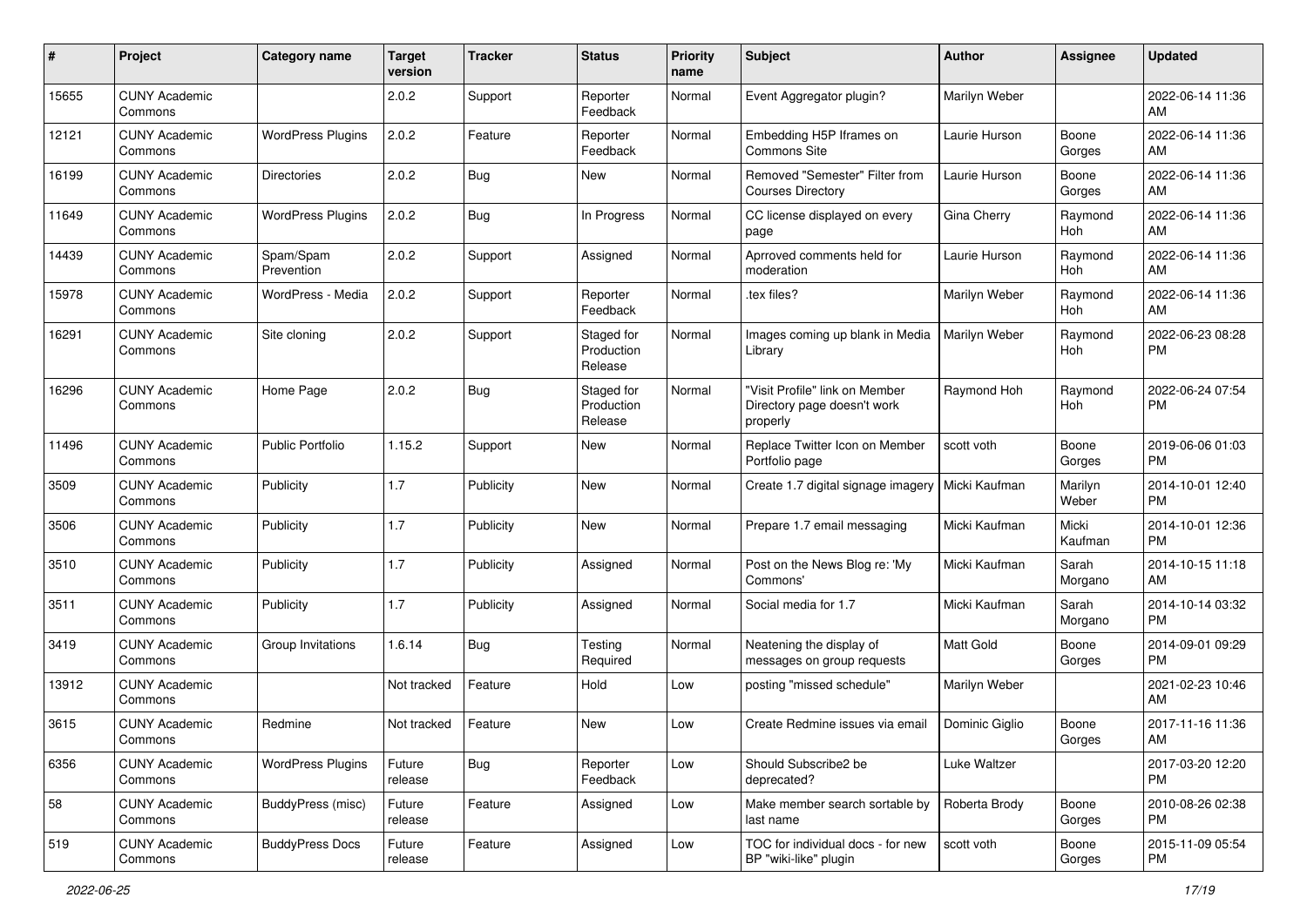| #    | Project                         | Category name            | Target<br>version | <b>Tracker</b> | <b>Status</b>        | <b>Priority</b><br>name | <b>Subject</b>                                                                                  | <b>Author</b>           | Assignee          | <b>Updated</b>                |
|------|---------------------------------|--------------------------|-------------------|----------------|----------------------|-------------------------|-------------------------------------------------------------------------------------------------|-------------------------|-------------------|-------------------------------|
| 1165 | <b>CUNY Academic</b><br>Commons | <b>Email Invitations</b> | Future<br>release | Feature        | Assigned             | Low                     | Allow saved lists of invitees under<br>Send Invites                                             | Boone Gorges            | Boone<br>Gorges   | 2015-11-09 06:03<br><b>PM</b> |
| 1166 | <b>CUNY Academic</b><br>Commons | <b>Email Invitations</b> | Future<br>release | Feature        | <b>New</b>           | Low                     | Better organizational tools for<br>Sent Invites                                                 | Boone Gorges            | Boone<br>Gorges   | 2015-11-09 06:02<br><b>PM</b> |
| 1167 | <b>CUNY Academic</b><br>Commons | <b>Email Invitations</b> | Future<br>release | Feature        | <b>New</b>           | Low                     | Allow email invitations to be<br>resent                                                         | Boone Gorges            | Boone<br>Gorges   | 2015-11-12 12:53<br>AM        |
| 1417 | <b>CUNY Academic</b><br>Commons | <b>BuddyPress Docs</b>   | Future<br>release | Feature        | Assigned             | Low                     | <b>Bulk actions for BuddyPress Docs</b>                                                         | Boone Gorges            | Boone<br>Gorges   | 2016-10-17 10:41<br><b>PM</b> |
| 1562 | <b>CUNY Academic</b><br>Commons | <b>WordPress Plugins</b> | Future<br>release | Feature        | Assigned             | Low                     | Play with NYT Collaborative<br><b>Authoring Tool</b>                                            | Matt Gold               | Boone<br>Gorges   | 2015-01-05 08:47<br><b>PM</b> |
| 2013 | <b>CUNY Academic</b><br>Commons | <b>Public Portfolio</b>  | Future<br>release | Feature        | Assigned             | Low                     | Have Profile Privacy Options<br>show up only for filled-in fields                               | Matt Gold               | Boone<br>Gorges   | 2015-11-09 06:09<br><b>PM</b> |
| 2223 | <b>CUNY Academic</b><br>Commons | <b>WordPress Plugins</b> | Future<br>release | Feature        | Assigned             | Low                     | Add Participad to the CUNY<br><b>Academic Commons</b>                                           | Matt Gold               | Boone<br>Gorges   | 2014-09-17 10:03<br><b>PM</b> |
| 2325 | <b>CUNY Academic</b><br>Commons | BuddyPress (misc)        | Future<br>release | Feature        | Assigned             | Low                     | Profile should have separate<br>fields for first/last names                                     | local admin             | Boone<br>Gorges   | 2015-11-09 06:09<br>PM        |
| 2610 | <b>CUNY Academic</b><br>Commons | Group Invitations        | Future<br>release | Feature        | Assigned             | Low                     | Request: Custom invitation<br>message to group invites                                          | local admin             | Boone<br>Gorges   | 2015-11-09 06:13<br><b>PM</b> |
| 3048 | <b>CUNY Academic</b><br>Commons | Public Portfolio         | Future<br>release | Feature        | <b>New</b>           | Low                     | Images for rich text profile fields                                                             | Boone Gorges            | Boone<br>Gorges   | 2014-02-19 12:56<br><b>PM</b> |
| 3080 | <b>CUNY Academic</b><br>Commons | Group Files              | Future<br>release | Feature        | Assigned             | Low                     | Create a system to keep track of<br>file changes                                                | <b>Matt Gold</b>        | Boone<br>Gorges   | 2014-02-26 10:04<br><b>PM</b> |
| 5052 | <b>CUNY Academic</b><br>Commons | Social Paper             | Future<br>release | Feature        | <b>New</b>           | Low                     | Sentence by sentence or line by<br>line comments (SP suggestion #3)                             | Marilyn Weber           | Boone<br>Gorges   | 2016-02-11 10:24<br><b>PM</b> |
| 6389 | <b>CUNY Academic</b><br>Commons | <b>BuddyPress Docs</b>   | Future<br>release | Feature        | <b>New</b>           | Low                     | Make Discussion Area Visible<br>When Editing a Doc                                              | Luke Waltzer            | Boone<br>Gorges   | 2016-10-21 04:16<br><b>PM</b> |
| 8675 | <b>CUNY Academic</b><br>Commons | <b>User Onboarding</b>   | Future<br>release | Bug            | Reporter<br>Feedback | Low                     | Add new User search screen calls<br>for the input of email address but<br>doesn't work with one | Paul Hebert             | Boone<br>Gorges   | 2017-10-11 11:17<br>AM        |
| 3354 | <b>CUNY Academic</b><br>Commons | Group Files              | Future<br>release | Feature        | Assigned             | Low                     | Allow Group Download of Multiple<br><b>Selected Files</b>                                       | Matt Gold               | Chris Stein       | 2014-08-01 08:50<br>AM        |
| 940  | <b>CUNY Academic</b><br>Commons | Redmine                  | Future<br>release | Feature        | Assigned             | Low                     | Communication with users after<br>releases                                                      | <b>Matt Gold</b>        | Dominic<br>Giglio | 2012-09-09 04:36<br><b>PM</b> |
| 1983 | <b>CUNY Academic</b><br>Commons | Home Page                | Future<br>release | Feature        | Assigned             | Low                     | Media Library integration with<br><b>Featured Content plugin</b>                                | Boone Gorges            | Dominic<br>Giglio | 2014-03-17 10:34<br>AM        |
| 8498 | <b>CUNY Academic</b><br>Commons | <b>WordPress Plugins</b> | Future<br>release | Feature        | <b>New</b>           | Low                     | <b>Gravity Forms Email Users</b>                                                                | Raffi<br>Khatchadourian | Matt Gold         | 2017-10-13 12:58<br><b>PM</b> |
| 6392 | <b>CUNY Academic</b><br>Commons | Group Forums             | Future<br>release | Design/UX      | Assigned             | Low                     | Composition/Preview Panes in<br>Forum Posts                                                     | Luke Waltzer            | Paige Dupont      | 2016-10-21 04:26<br><b>PM</b> |